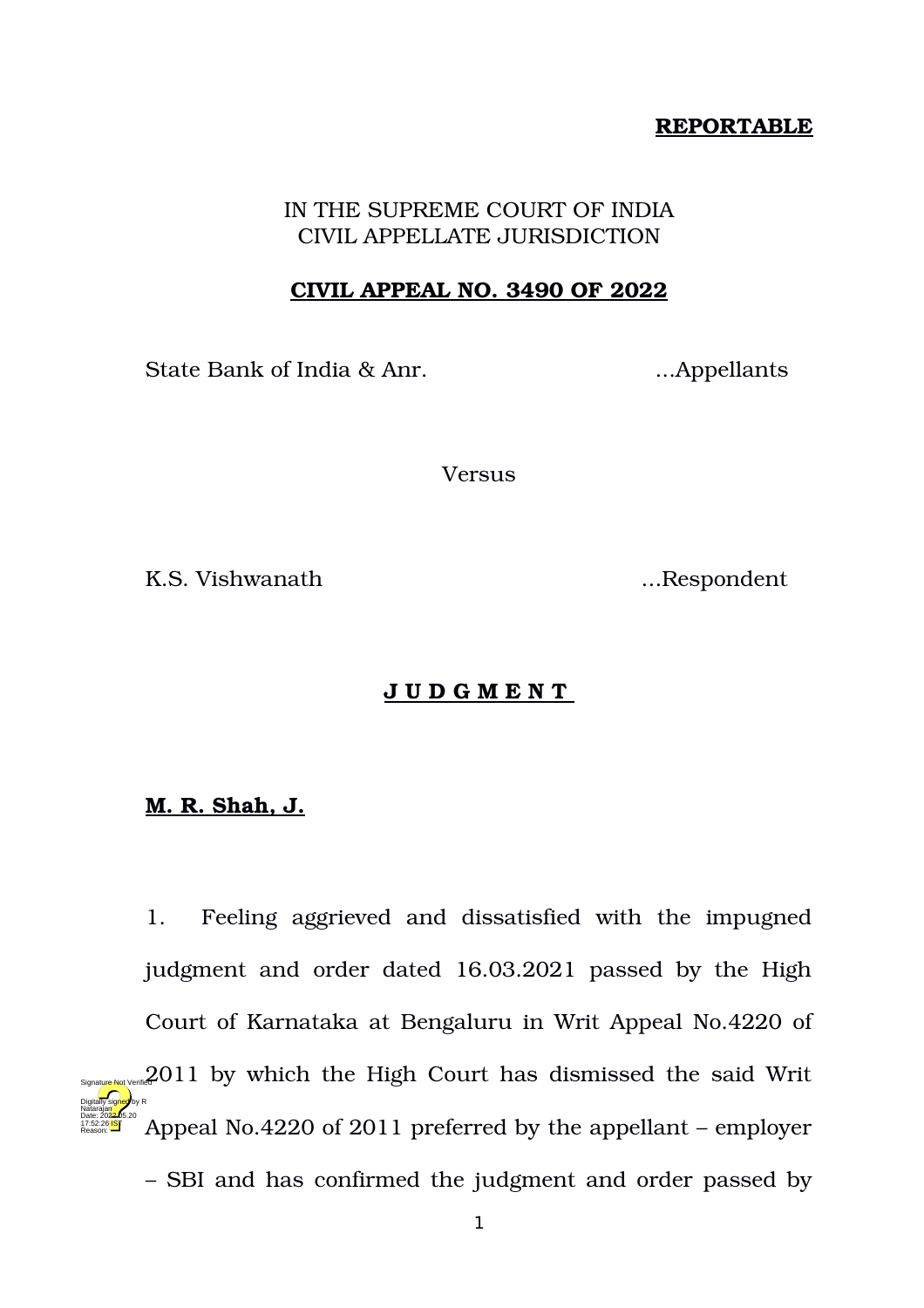the learned Single Judge setting aside the order of dismissal passed by the Disciplinary Authority and directing the Bank to pay to the delinquent officer consequential benefits without back wages, the appellant - SBI – employer has preferred the present appeal.

2. The facts leading to the present appeal in nutshell are as under:

That the respondent herein - the delinquent officer was working as a Deputy Manager (Cash) at SSI Peenya II Stage Branch of the SBI Bank at Bangalore from 14.03.1996 onwards. That there was a requirement of Rs.10 lakhs which was required to be collected from Peenya Industrial Estate Branch of the Bank. That on the basis of one forged letter dated 06.08.1996, the delinquent officer withdrew Rs.10 lakhs fraudulently. The delinquent officer produced a false letter dated 06.08.1996 at Peenya Industrial Estate Branch and withdrew the aforesaid amount of Rs.10 lakhs which remained unaccounted at the SSI Branch. The letter dated 06.08.1996 was purported to have been signed by one A.R. Balasubramanian, the AGM of the SSI Branch. He denied his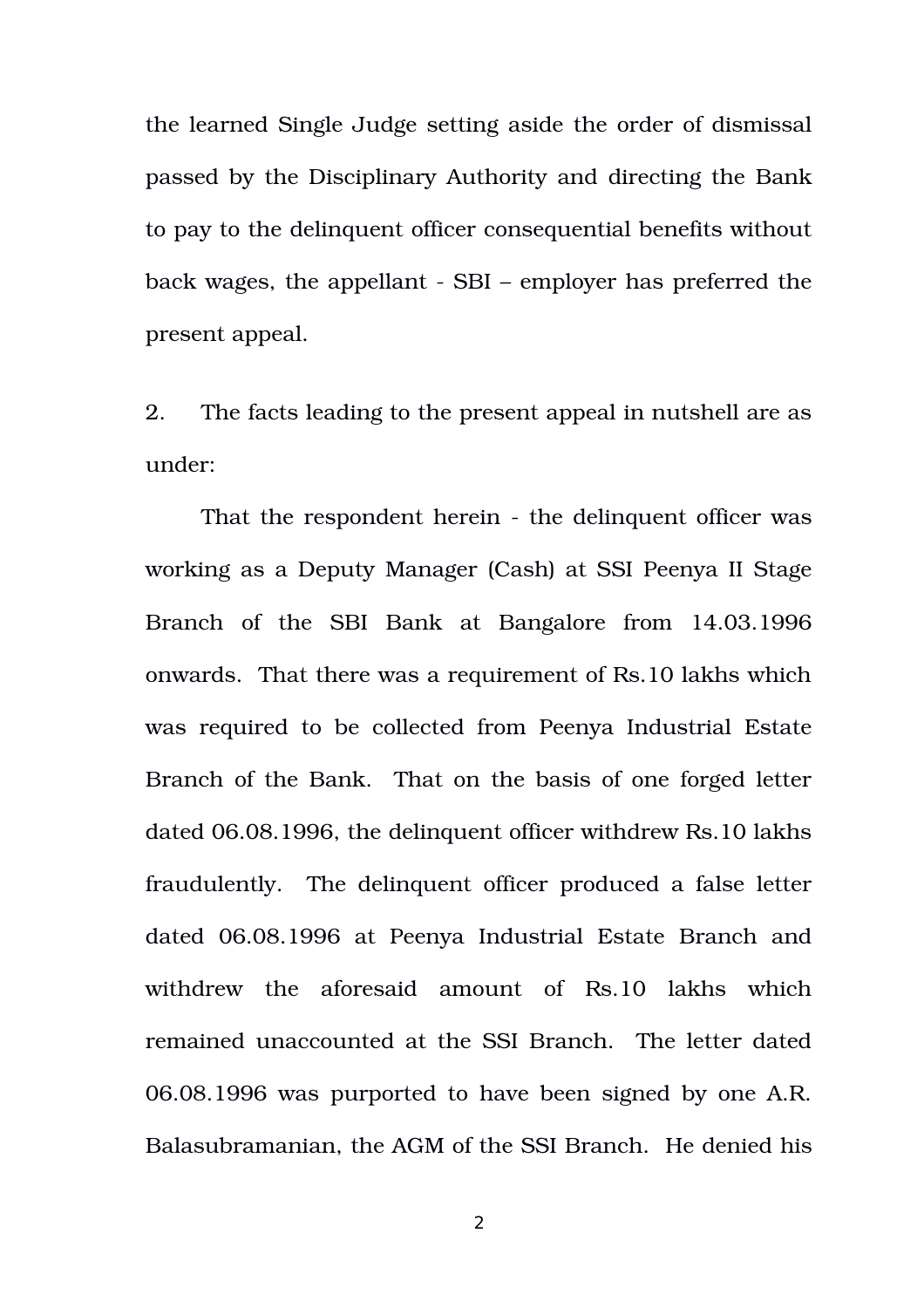signature found on the letter dated 06.08.1996. Subsequently on tallying the account it was found that Rs.10 lakhs was withdrawn from Peenya Industrial Estate Branch which was to be deposited at SSI Branch had not been accounted for and the said amount had not been deposited with the SSI Branch. Thereafter the local Head Officer submitted a complaint to the CBI on 10.11.1998, based on which the FIR was registered. The aforesaid FIR was registered after the preliminary investigation was held on 18.09.1998. It was found that the fraud has been committed by the insider, who was well aware of the procedure for cash remittance as well as with the signature of the Branch Manager of SSI Branch. The respondent – delinquent officer was placed under suspension. Thereafter a departmental enquiry was initiated against the delinquent officer and he was charged with the charge-sheet as under:

> "(i) On  $6<sup>th</sup>$  August, 1996, you got prepared a set of fraudulent cash remittance documented and by producing the same at Peenya Industrial Estate Branch, Bangalore made the officials threat believe them to be genuine and part with Rs.10 Lacs as cash remittance to SSI Peenya II stage Branch and you failed to account for the same in the books of SSI Peenya II Stage Branch.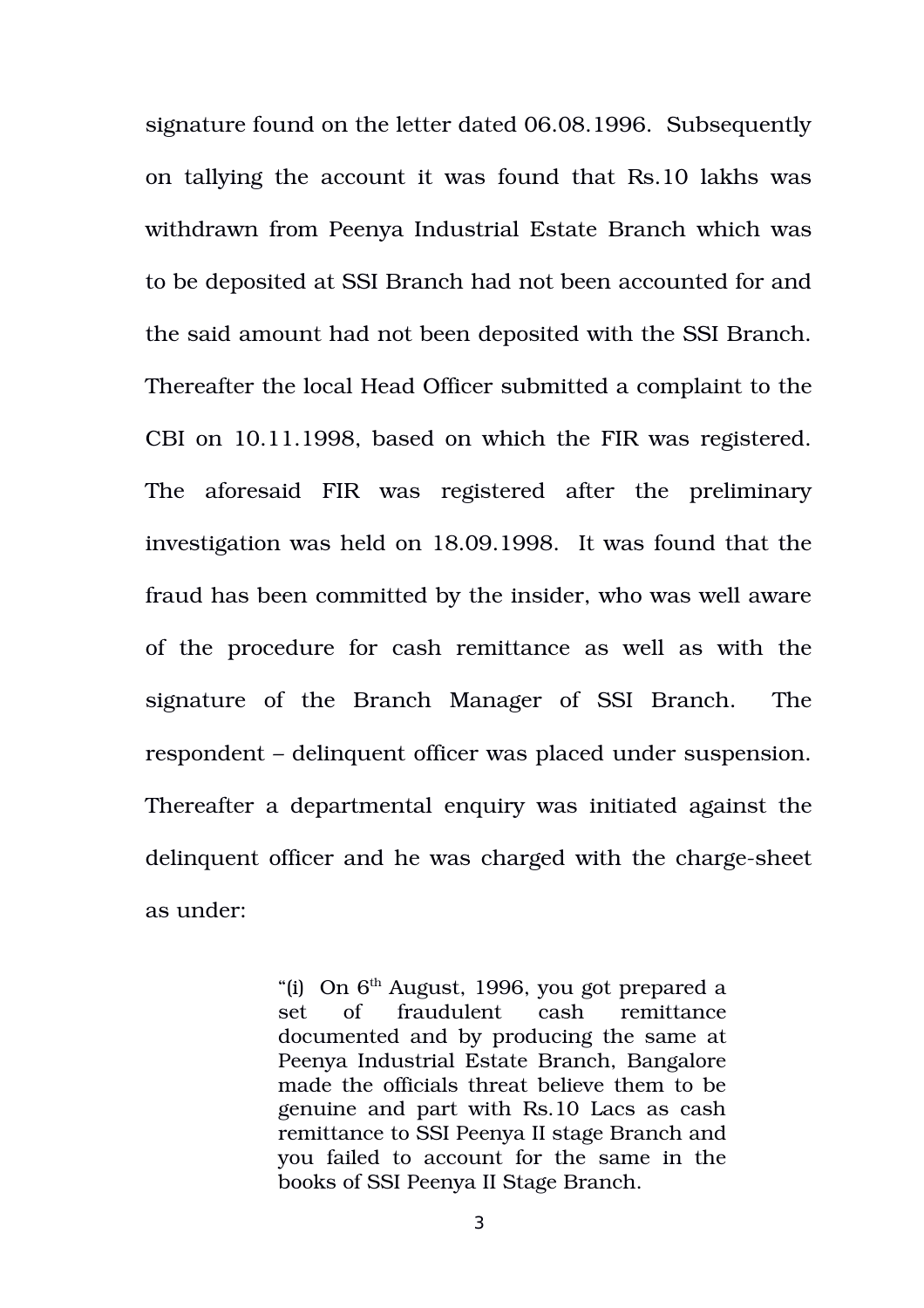(ii) You have made substantial investments in Kisan Vikas Patra and Special Term Deposits with SBI Staff Co-operative Credit Society, Bangalore during the period 23.09.1998 to 08.06.1988 and you failed to make proper disclosures of the same in the Assets & Liabilities Statements submitted by you.

Your act stated at (i) above has resulted in the Bank incurring an undue loss of Rs.10 Lacs."

2.1 Before the Enquiry Officer, 41 documents and 9 witnesses were produced by the management to prove the charges. After considering the statements/depositions of management witnesses PW1 to PW7 the Enquiry Officer submitted his report holding charge no.1 as proved and charge no.2 as partly proved. The Appointing Authority agreed with the findings of the Enquiry Officer and imposed the penalty of dismissal from services which came to be confirmed by the Appellate Authority.

2.2 Thereafter the respondent – delinquent officer filed a writ petition before the learned Single Judge of the High Court. By the time the writ petition came to be disposed of, the respondent – delinquent officer attained the age of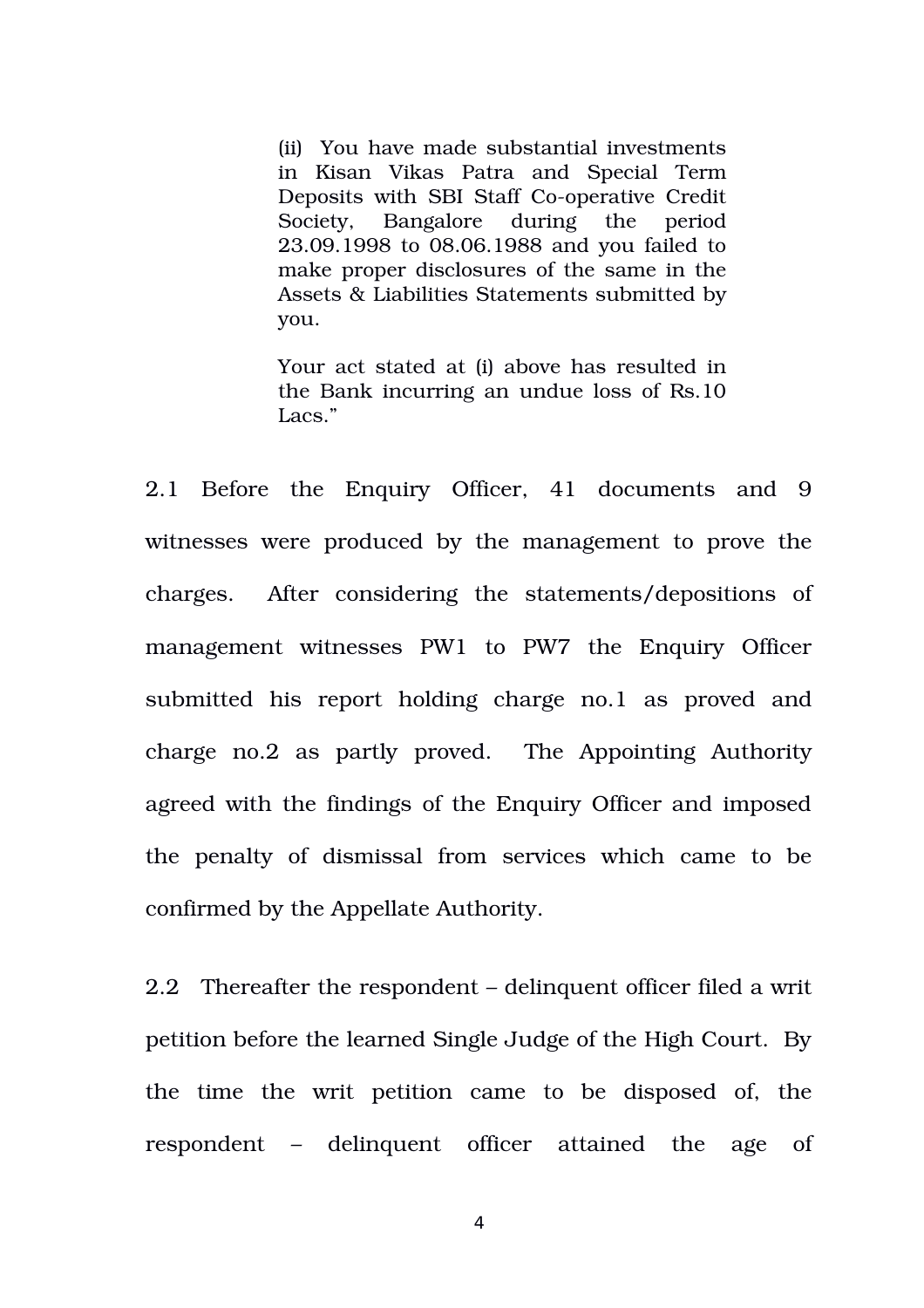superannuation. By judgment and order dated 22.03.2011 the learned Single Judge set aside the order of punishment and directed the Bank to give all the consequential benefits to the original writ petitioners except back wages as in the meantime he attained the age of superannuation.

2.3 Feeling aggrieved and dissatisfied with the judgment and order passed by the learned Single Judge setting aside the order of punishment imposed by the appointing authority, the Bank filed the present Writ Appeal No.4220 of 2011 before the Division Bench of the High Court. The delinquent officer also filed Writ Appeal No.4599 of 2011 against the denial of back wages. Both the writ appeals came to be heard, decided and disposed of by a common impugned judgment and order. By the common impugned judgment and order the Division Bench of the High Court has dismissed both the appeals, one preferred by the appellant – management and another preferred by the delinquent officer.

2.4 Feeling aggrieved and dissatisfied with the impugned judgment and order passed by the Division Bench of the High Court in dismissing the Writ Appeal No.4220 of 2011 and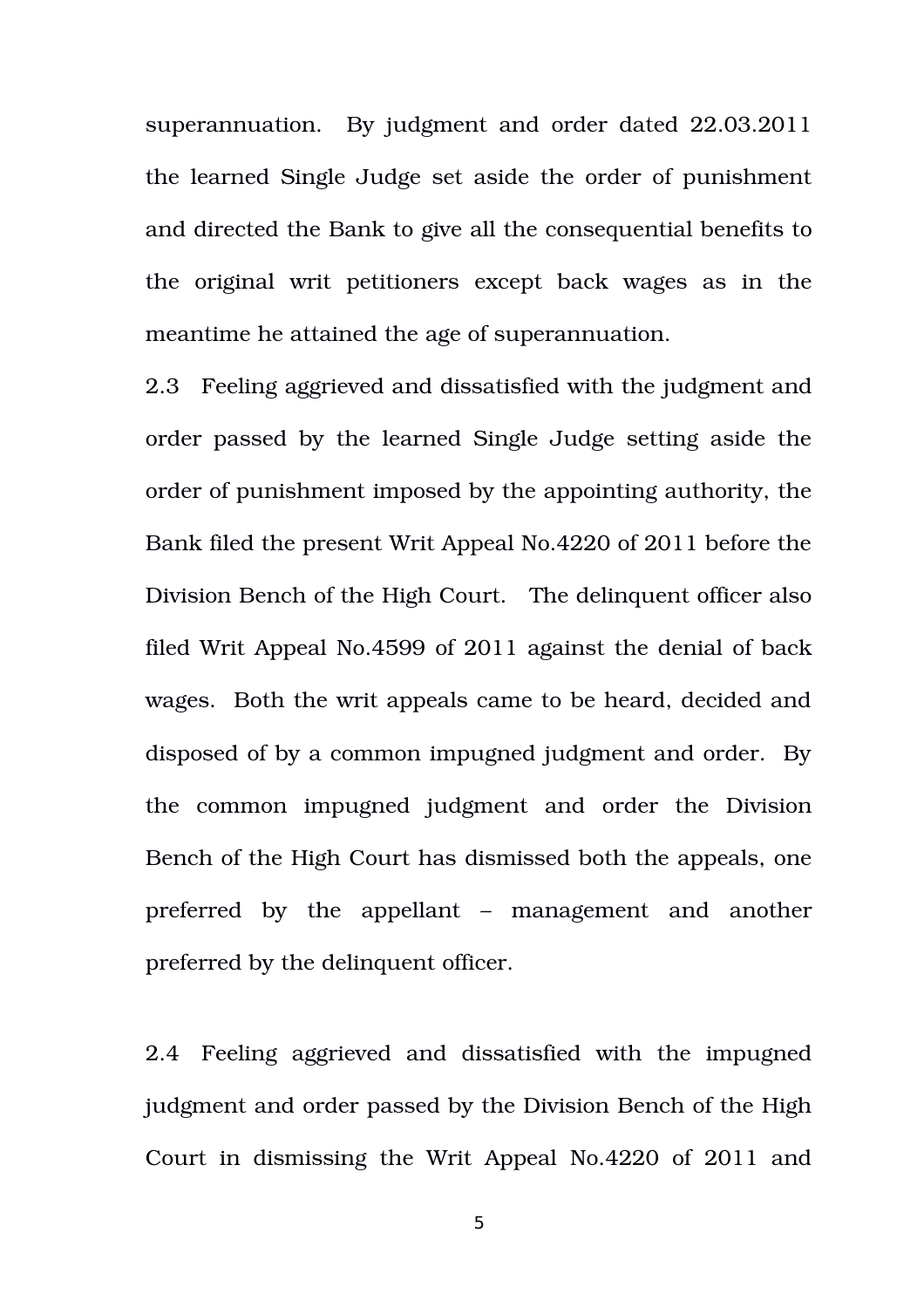confirming the judgment and order passed by the learned Single Judge setting aside the punishment imposed by the appointing authority, the Bank – employer has preferred the present appeal.

3. Shri Sanjay Kapoor, learned counsel appearing on behalf of the Bank has vehemently submitted that in the facts and circumstances of the case, both, the learned Single Judge as well as the Division Bench have materially erred in interfering with the findings recorded by the Enquiry Officer which were on appreciation of evidence on record, both documentary as well as oral.

3.1 It is submitted that during the enquiry the Management examined in all 9 witnesses and produced on record 41 documents to prove the charges. That the management witnesses were primarily employees of the Bank who were also cross-examined during the course of enquiry. It is submitted that in the present case PW2 and PW3, the Cash Officer and the Accountant confirmed the practice adopted by the Branch seeking remittance, as also the fact that the respondent on the relevant date had come with one more person whom he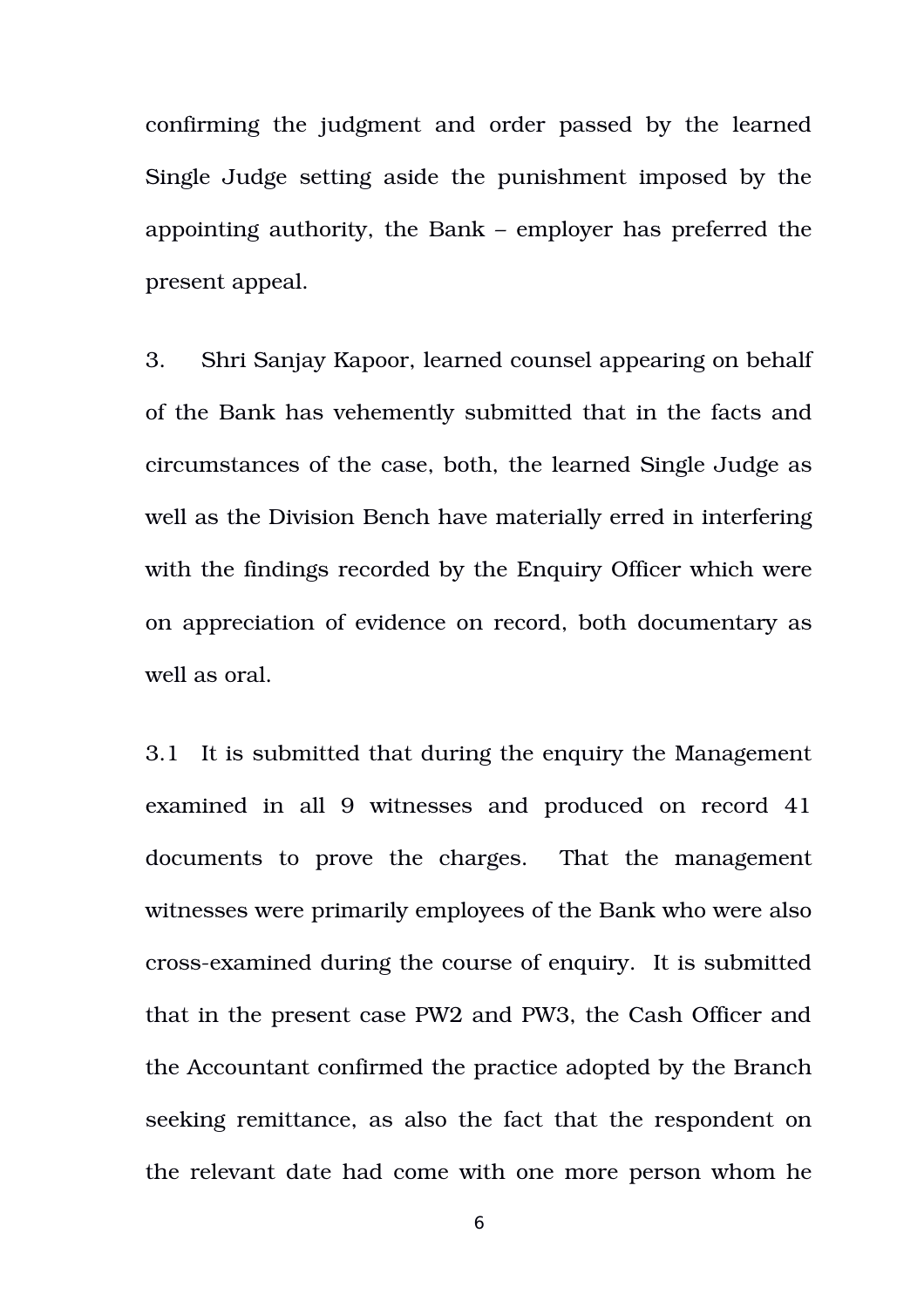introduced as the Cashier of the Branch. By examining the aforesaid witnesses, the management has established and proved that voucher and remittance/cash was given to the respondent inside the vault.

3.1.1 It is submitted that by examining the witness namely, the Branch Manager - PW4, the management has proved that the Branch Manager whose alleged signature was found on the alleged letter was in fact not of his and that he confirmed that the letter allegedly bearing his signature seeking remittance of Rs.10 lakhs was not signed by him at all. He explained the normal practice during the course of his evidence.

3.1.2 It is submitted that PW5 and PW6 confirmed that it was the respondent – delinquent officer who had come to the Branch with another person with cash remittance and he was a witness to the said incident.

3.1.3 It is further submitted by Shri Kapoor, learned counsel appearing for the Branch Manager that even the management has been successful in establishing and proving that it was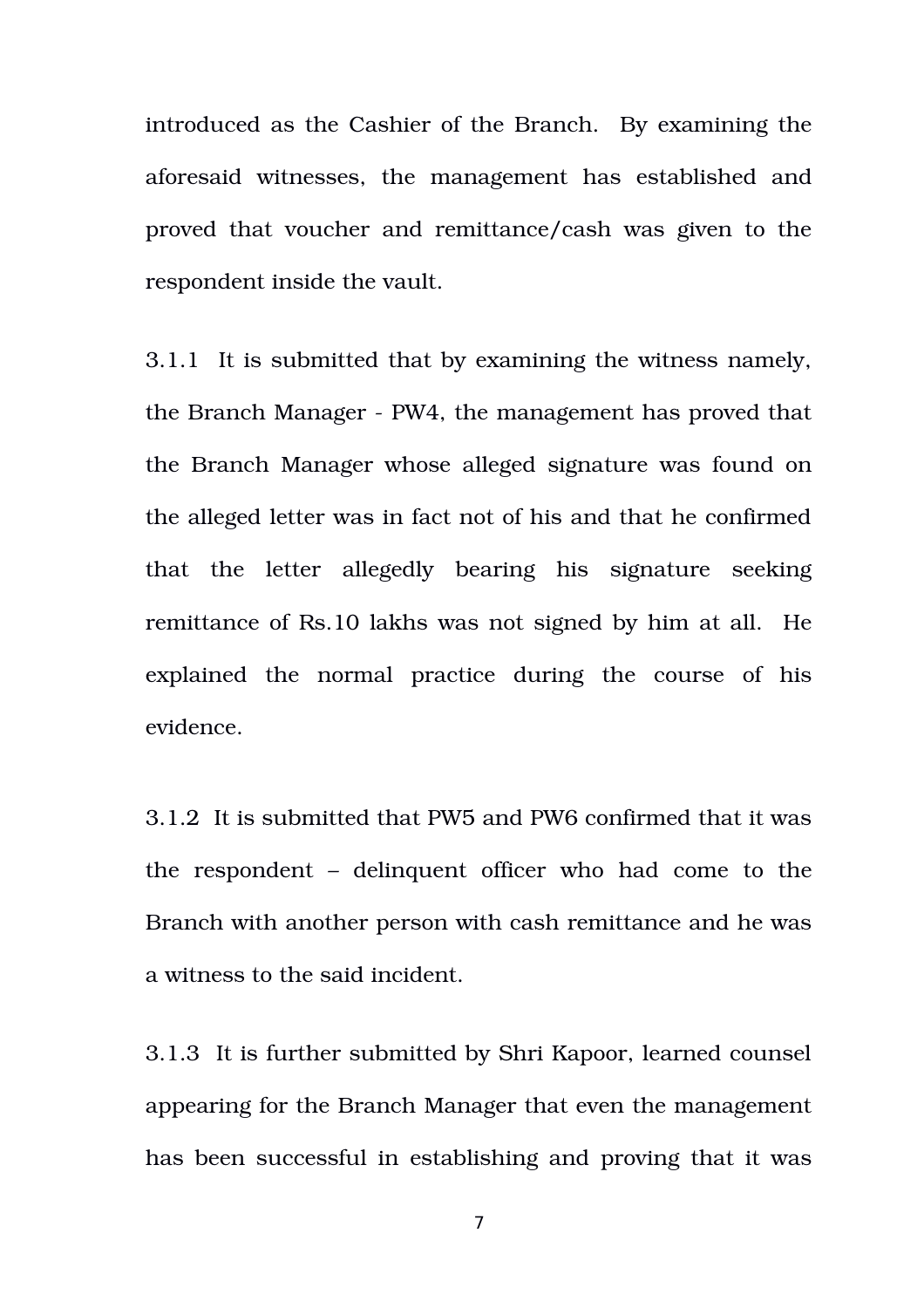respondent – delinquent officer who got prepared the fraudulent letter. Further, PW7 - proprietor of the photo stating shop confirmed that it was the respondent who had come for typing the fraudulent letter and she got typed the same in her shop. It is submitted that she also identified the respondent in the enquiry.

3.2 It is contended by learned counsel appearing on behalf of the appellant  $-$  Bank that despite the aforesaid clinching evidence placed on record the High Court has erred in holding that the bank has not been able to prove the complicity of the respondent in the alleged offence. It is urged that while setting aside the order of punishment the learned Single Judge acted beyond the scope and ambit of the writ jurisdiction and the power of the judicial review conferred on a constitutional court.

3.3 Relying upon the decision of this Court in the case of State of **Karnataka vs. N. Ganga Raj reported in (2020) 3 SCC 423**, it is submitted by Shri Kapoor, learned counsel appearing on behalf of the appellant – Bank that in the said decision this Court observed and held that the power of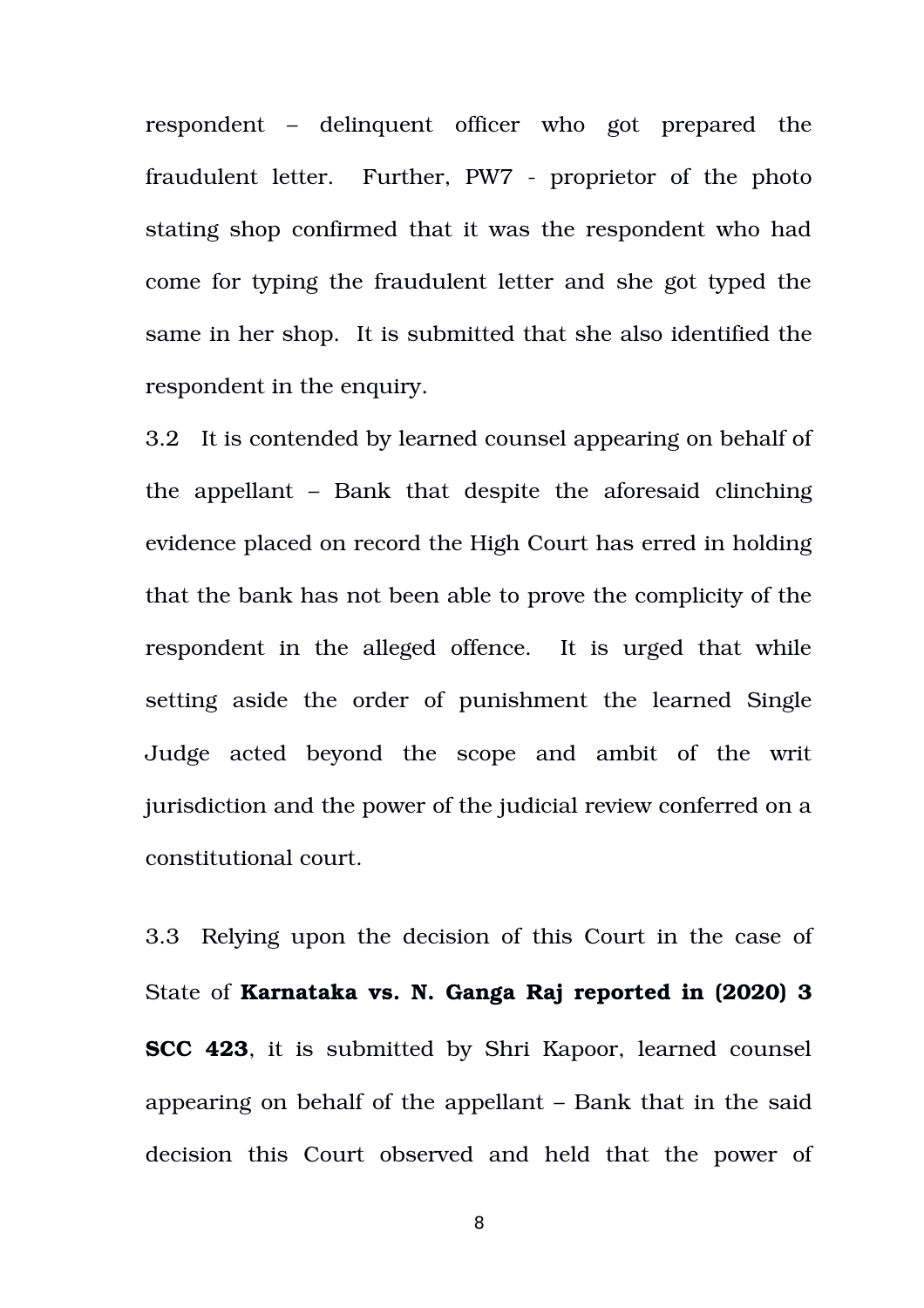Judicial Review conferred on a constitutional court is not that of an appellate authority but is confined only to the decisionmaking process. It is submitted that as held, under Articles 226/227 of the Constitution of India, the High Court shall not reappreciate the evidence, interfering with the conclusions in the enquiry, go into the adequacy or reliability of the evidence or correct the error of fact however grave it may be.

3.4 It is contended that the High Court has committed a grave error in interfering with the findings recorded by the Enquiry Officer and setting aside the order of punishment imposed by the appointing authority.

4. While opposing the present appeal learned counsel appearing on behalf of the respondent – delinquent officer has made the following submissions:

> (i) That the respondent herein had an unblemished record from his joining as a clerk till the date of alleged incident in his career of long 28 years and had even got two promotions;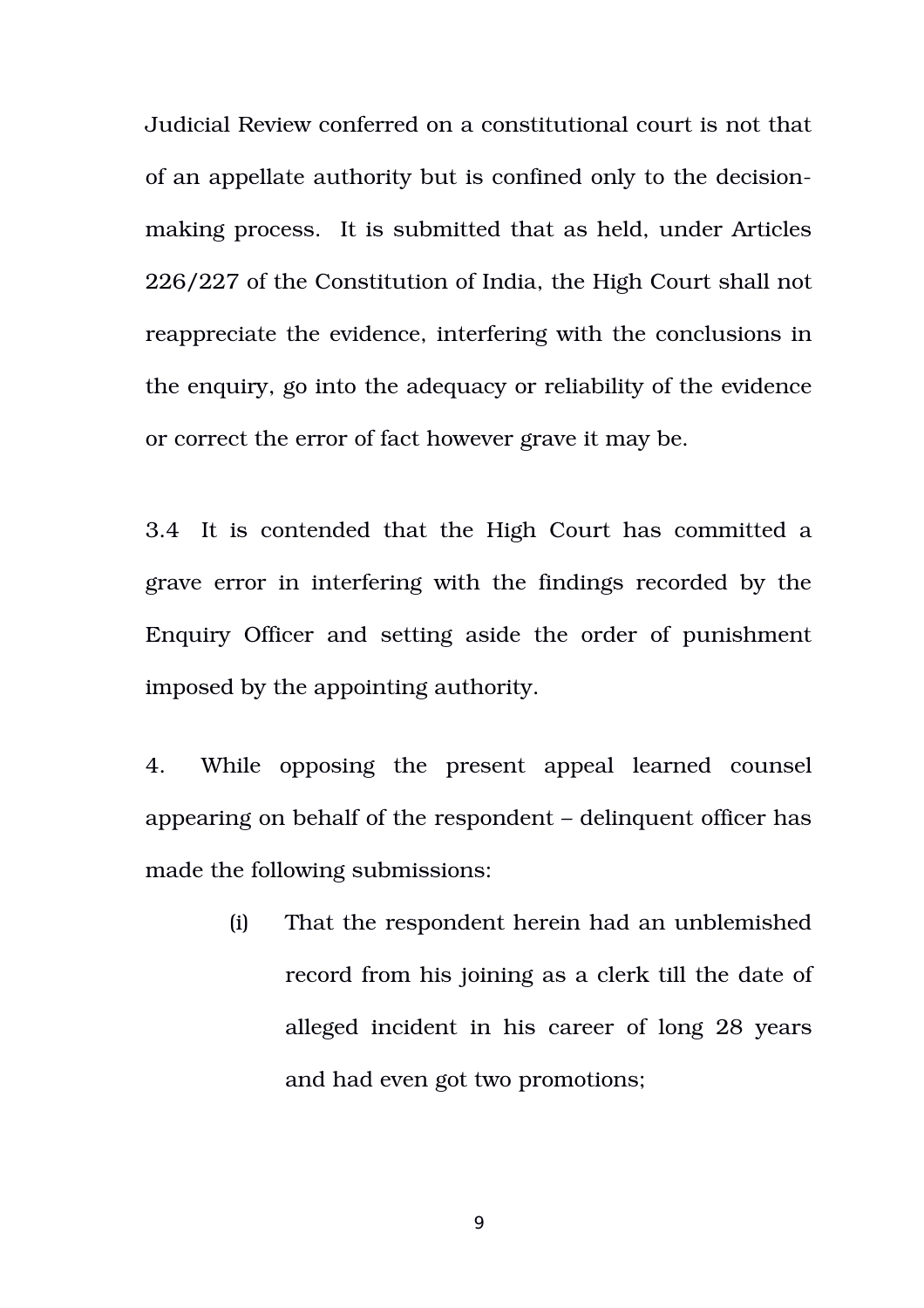- (ii) That the entire amount of Rs.10 lakhs was allegedly paid to one Shri M.N. Kiran and not to the respondent – delinquent officer;
- (iii) Initially the Local Head Officer of the Branch directed one Shri M.R. Srinath, AGM to investigate the matter. Shri Srinath investigated the matter and found that there was no involvement of any officer from the SSI Peenya II Branch and completely absolved the delinquent officer. It is submitted that it was observed that the style of the letter requesting the remittance resembles the usual style adopted by the delinquent officer. That it is observed that that none of the documents at the SSI Peenya Branch was tampered with which is indicative of noninvolvement of staff of the SSI Peenya Branch;
- (iv) That in the criminal proceedings investigated by the CBI, the delinquent officer has been acquitted by the competent criminal court. That the learned Single Judge specifically observed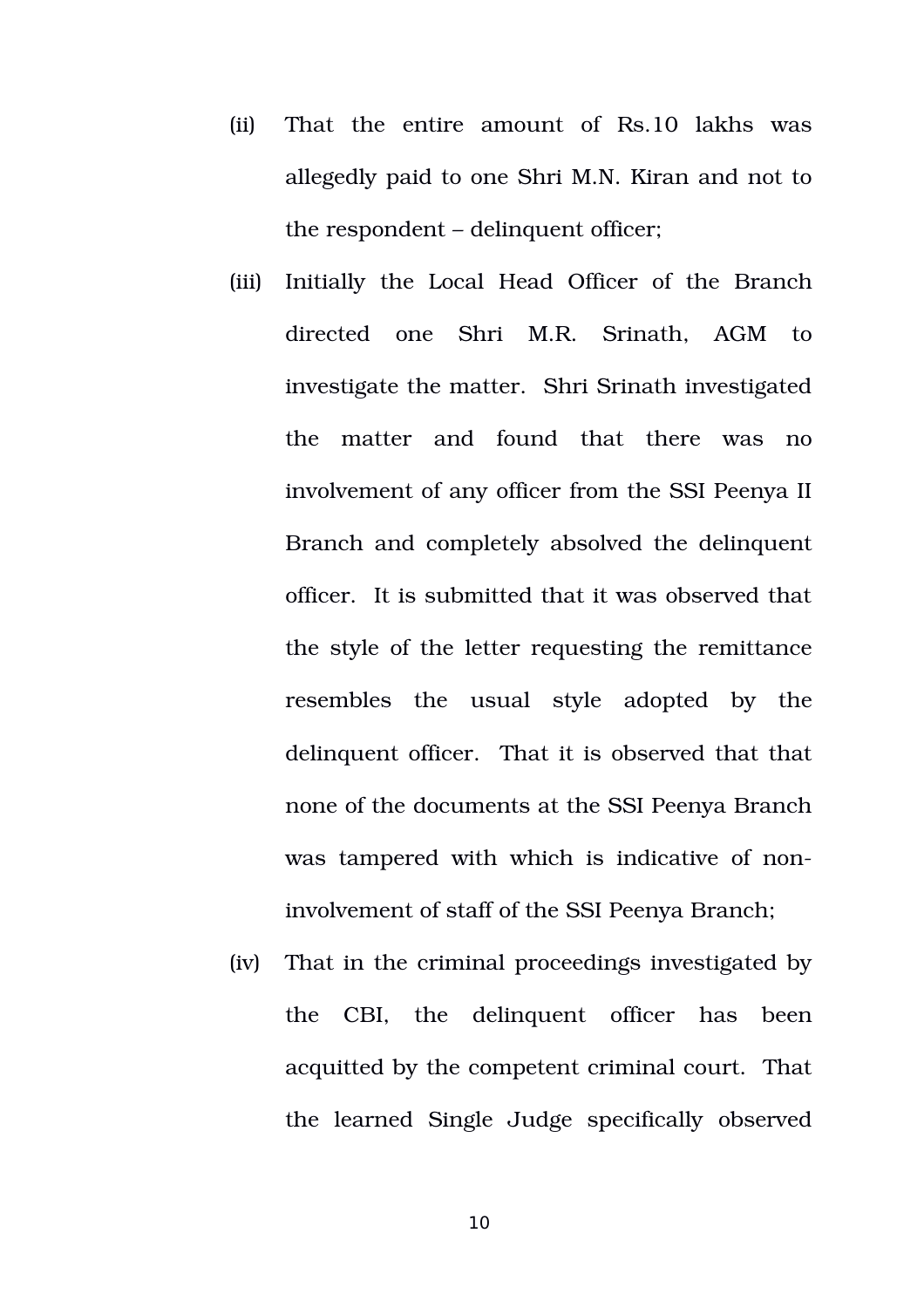and held that the enquiry was vitiated due to the violation of principles of natural justice;

- (v) The enquiry officer held the respondent guilty on mere surmises and conjectures.
- (vi) The enquiry officer erred in relying on the deposition of PW7, who claimed to be the manager of the photocopying shop;
- (vii) That the manager failed to prove that document/letter dated 06.08.1996 was prepared by the respondent - delinquent officer.
- (viii) Therefore, once the preparation of document was itself doubtful from the evidence of PW7 there is no question of forging the signatures on the said documents by the respondent;
- (ix) That therefore, the entire allegation is made on falsehood which has not been proved by any evidence.

4.1 Relying upon the decision of this Court in the case of **Nand Kishore Prasad vs. State of Bihar & Others, AIR 1978 SC 1277**, it is submitted that as held by this Court the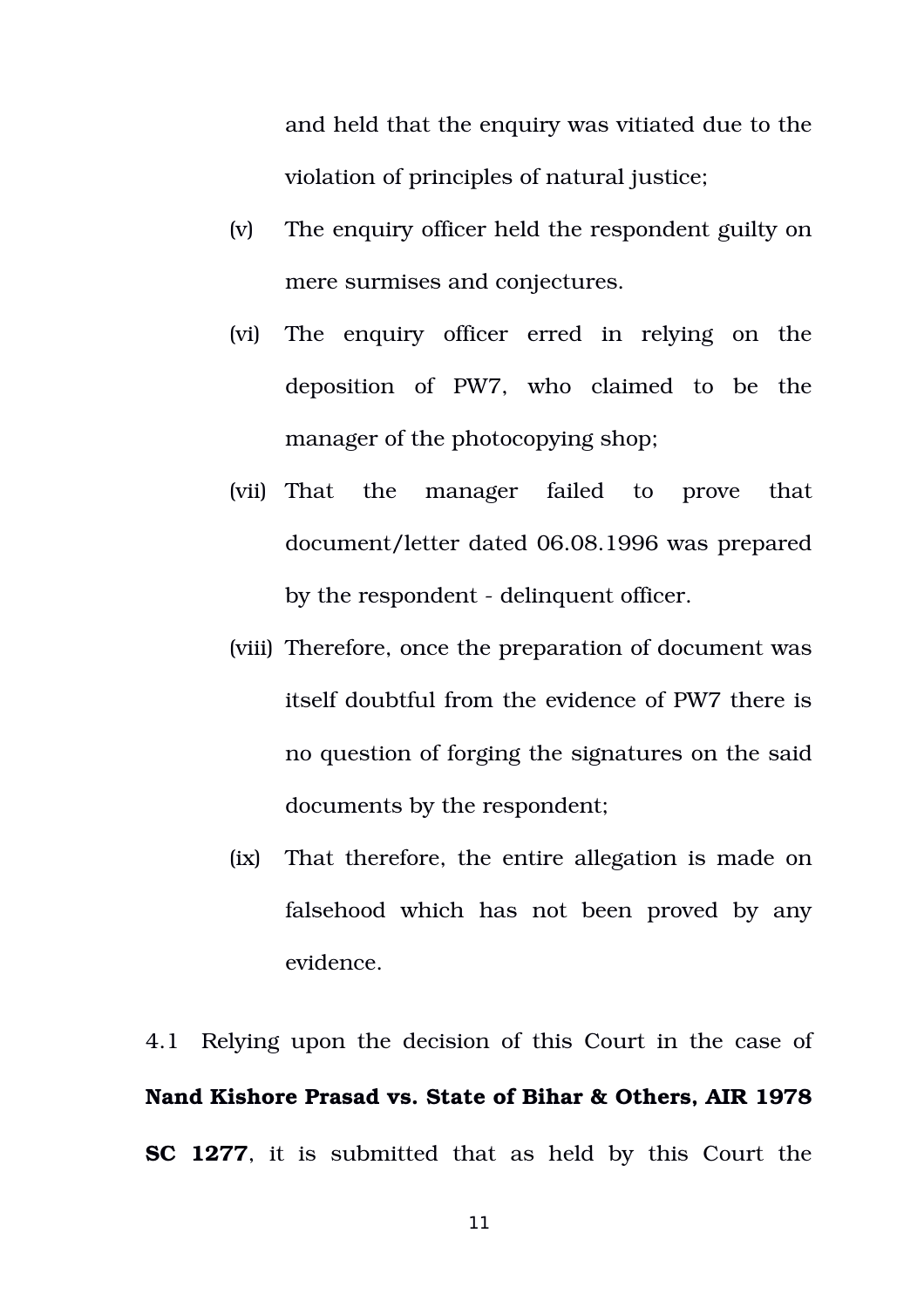domestic tribunals are quasi-judicial in character. Therefore, the minimum requirement of the rules of natural justice is that the Tribunal should arrive at its conclusion on the basis of some evidence i.e. cogent material which with some degree of definiteness points to the guilt of the delinquent in respect of charges against him.

4.2 Relying upon the decision of this Court in the case of **Rajinder Kumar Kindra vs. Delhi Administration, (1984) 4 SCC 635**, it is submitted that a quasi-judicial tribunal which records findings based on no legal evidence, then the findings are either ipse-dixit or based on conjectures and surmises. The enquiry suffers from the additional infirmity of nonapplication of mind and stands vitiated.

4.3 On judicial review, it is submitted that if there is procedural violation and violation of principles of natural justice, the courts are justified to set aside such administrative action and in many a case may possibly direct a denovo enquiry. It is submitted that however, in the present case the delinquent officer has attained the age of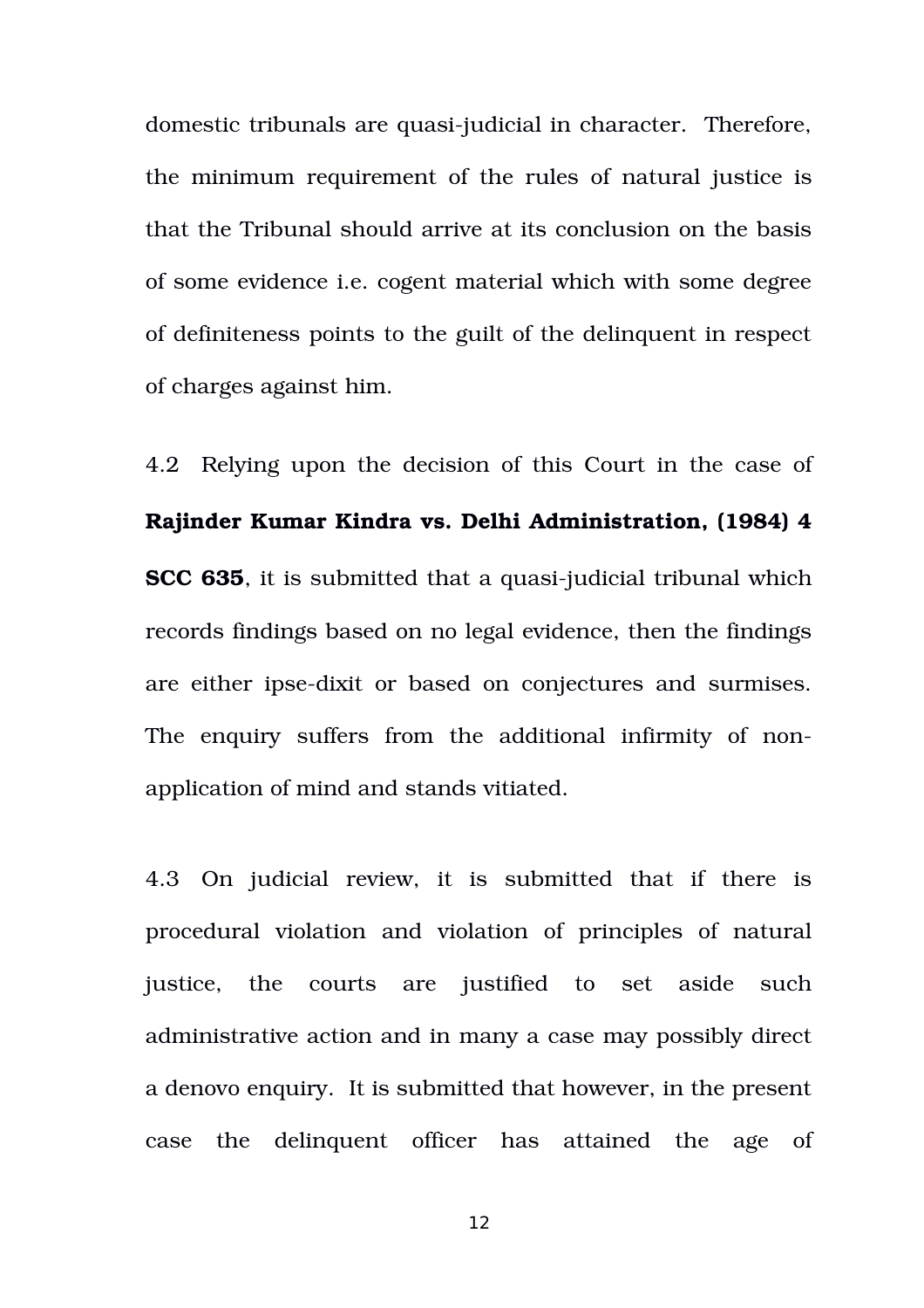superannuation, he cannot be burdened with the fresh enquiry and the courts have to set aside the said administrative action itself. It is submitted that therefore as such the respondent was required to be reinstated with full back wages. That instead the High Court has denied the back wages to the respondent – delinquent officer. Therefore, the impugned judgment and orders passed by the High Court are not required to be interfered with by this Court in exercise of powers conferred under Article 136 of the Constitution of India.

Making the above submissions, it is prayed to dismiss the present appeal.

5. In rejoinder learned counsel appearing on behalf of the appellant – Bank has pointed out that in view of the judgment and order passed by the learned Single Judge confirmed by the Division Bench, the respondent – delinquent officer would get Rs.25.61 lakhs towards terminal benefits and arrears of pension etc. and thereafter Rs.20,502/- per month towards pension, which would amount to granting premium to dishonesty.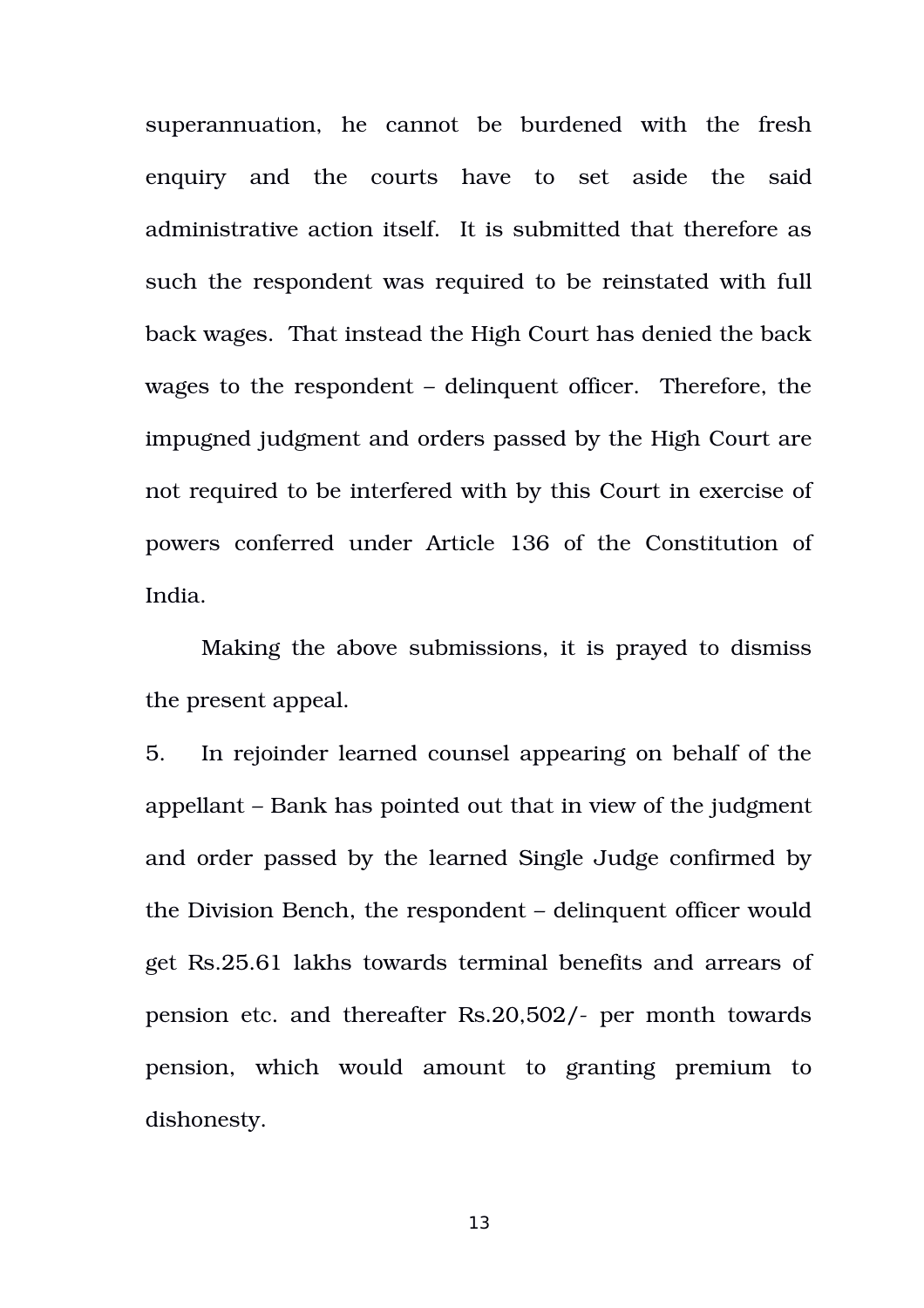6. We have heard learned counsel for the parties at length.

7. At the outset, it is required to be noted that in the departmental enquiry against the delinquent officer by the disciplinary authority it was alleged that he got prepared a set of fraudulent cash remittance document and by producing the same at Peenya Industrial Estate Branch, Bangalore made the officials believe them to be genuine and part with Rs.10 Lacs as cash remittance to SSI Peenya II Stage Branch and after receiving the same cash he failed to account for the same in the books of SSI Peenya II Stage Branch. To prove the aforesaid charge the management as such examined 9 witnesses and produced 41 documents. The aforesaid charge has been held to be proved by the Enquiry Officer on appreciation of the entire evidence on record including the deposition of the management witnesses examined as PW1 to PW7. On considering the enquiry report and the findings recorded by the Enquiry Officer it appears that the management has been able to establish and prove the complicity of the delinquent officer and has been successful in proving that;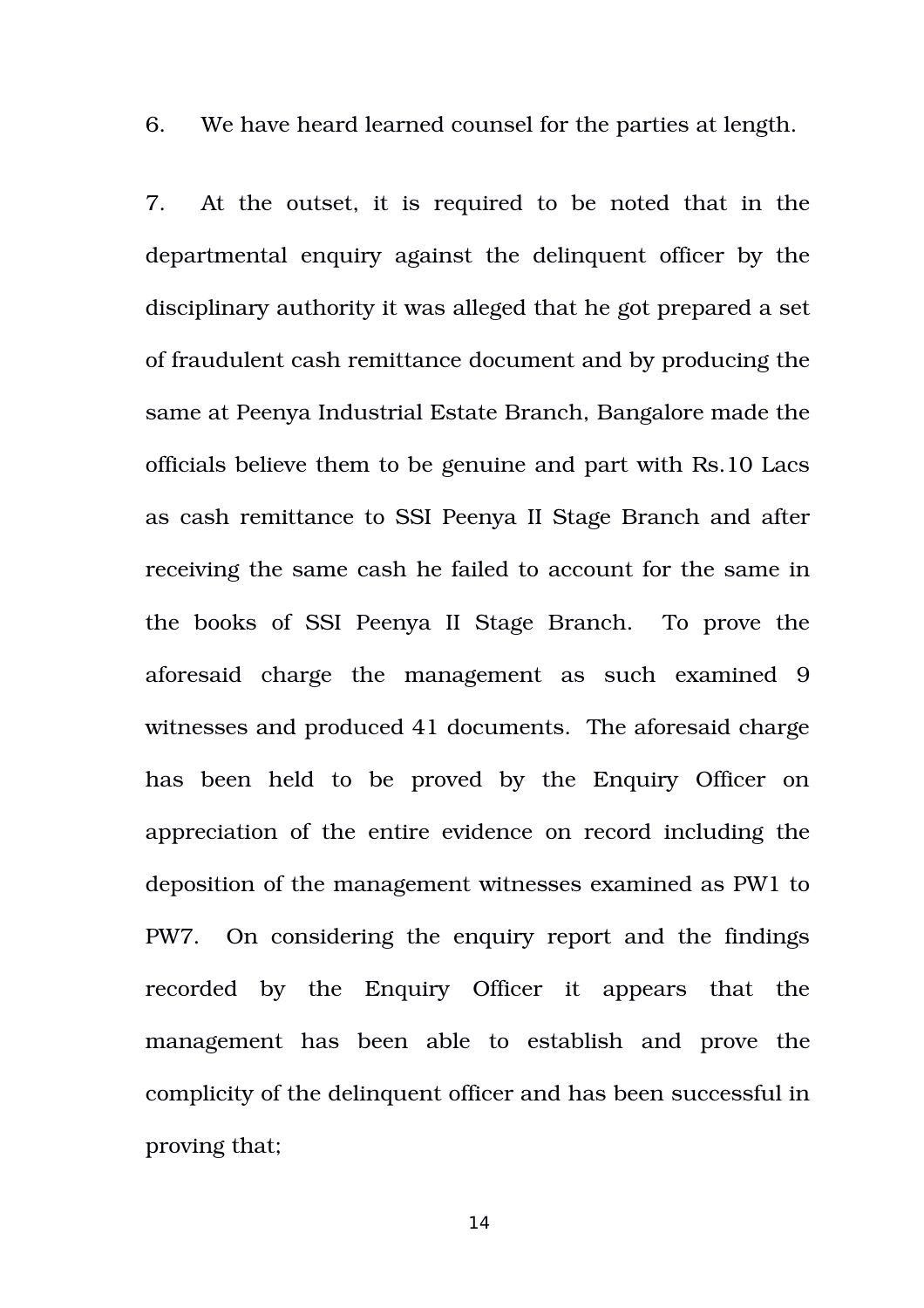- **(i)** The delinquent officer prepared the fraudulent letter dated 06.08.1996 (by examining PW7) who at the letter requesting for remittance resembles the style/writing of the delinquent officer (PW1);
- **(ii)** It was the respondent delinquent officer who had come with one more person whom he introduced as a new cashier and the delinquent officer submitted the voucher and that the remittance/cash was given to him inside the vault (by examining PW2 and PW3);
- **(iii)** The Branch Manager confirmed that the letter allegedly bearing his signature seeking remittance of Rs.10 lakhs was not signed by him (PW4);
- **(iv)** And that it was the respondent – delinquent officer who went to the Branch with another person for cash remittance and that the cash remittance was paid to the respondent – delinquent officer.

The aforesaid findings recorded by the Enquiry Officer were on the appreciation of evidence on record, both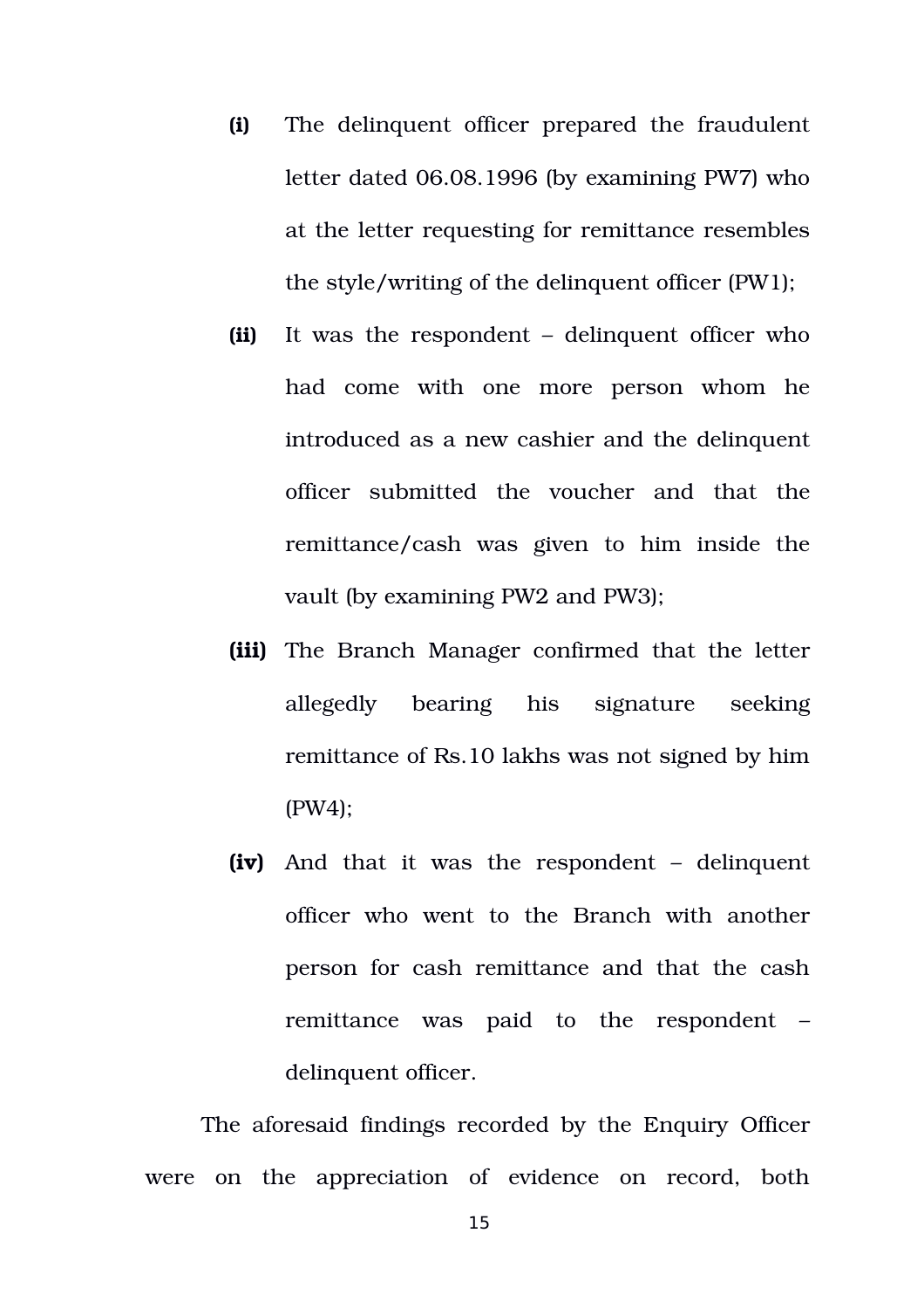documentary as well as oral. Despite the above, the High Court has observed and held that the management had failed to prove the complicity of the delinquent officer in the alleged offence.

7.1 From the aforesaid, it can be seen that the management has been able to prove the complete chain of events which led to the conclusion that it was the delinquent officer who prepared the false letter dated 06.08.1996; he went to the Branch for withdrawing the cash along with the fraudulent letter; that it was he who took the cash/remittance of Rs.10 lakhs and thereafter the said amount was not deposited with the SSI Peenya II Stage Branch.

Then, what else was required to be established and proved by the Management to prove the complicity of the delinquent officer?

7.2 From the impugned judgment and order passed by the High Court it appears that the High Court has dealt with and considered the writ petition under Articles 226/227 of the Constitution of India challenging the decision of the Bank/Management dismissing the delinquent officer as if the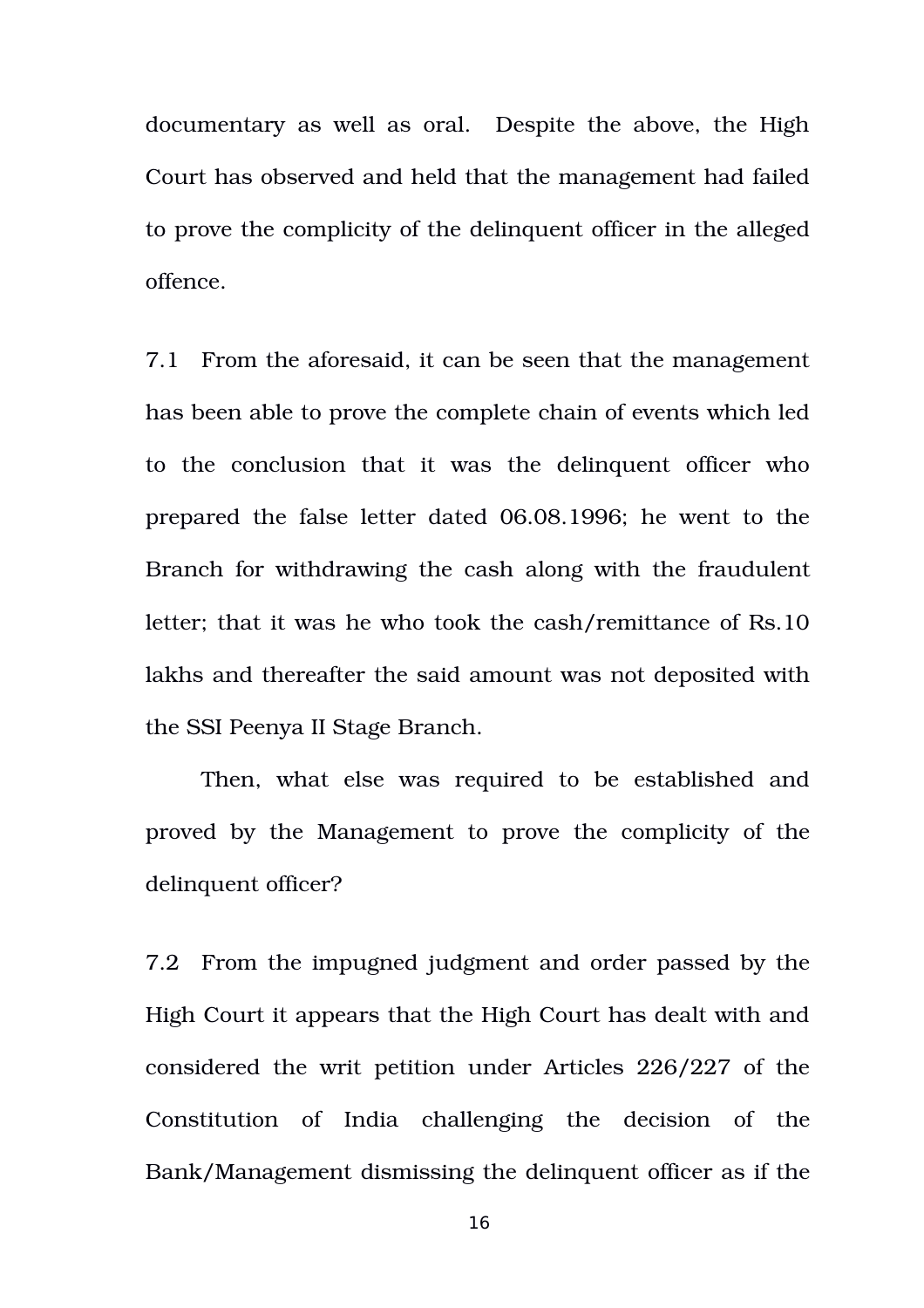High Court was exercising the powers of the Appellate Authority. The High Court in exercise of powers under Articles 226/227 of the Constitution of India has reappreciated the evidence on record which otherwise is not permissible as held by this Court in a catena of decisions.

7.3 Recently in the case of **Nand Kishore Prasad (Supra)** after considering other decisions of this Court on judicial review and the power of the High Court in a departmental enquiry and interference with the findings recorded in the departmental enquiry, it is observed and held that the High Court is not a court of appeal over the decision of the authorities holding a departmental enquiry against a public servant. It is further observed and held that the High Court is concerned to determine whether the enquiry is held by an authority competent in that behalf, and according to the procedure prescribed in that behalf, and whether the rules of natural justice are not violated. It is further observed that if there is some evidence, that the authority entrusted with the duty to hold the enquiry has accepted and which evidence may reasonably support the conclusion that the delinquent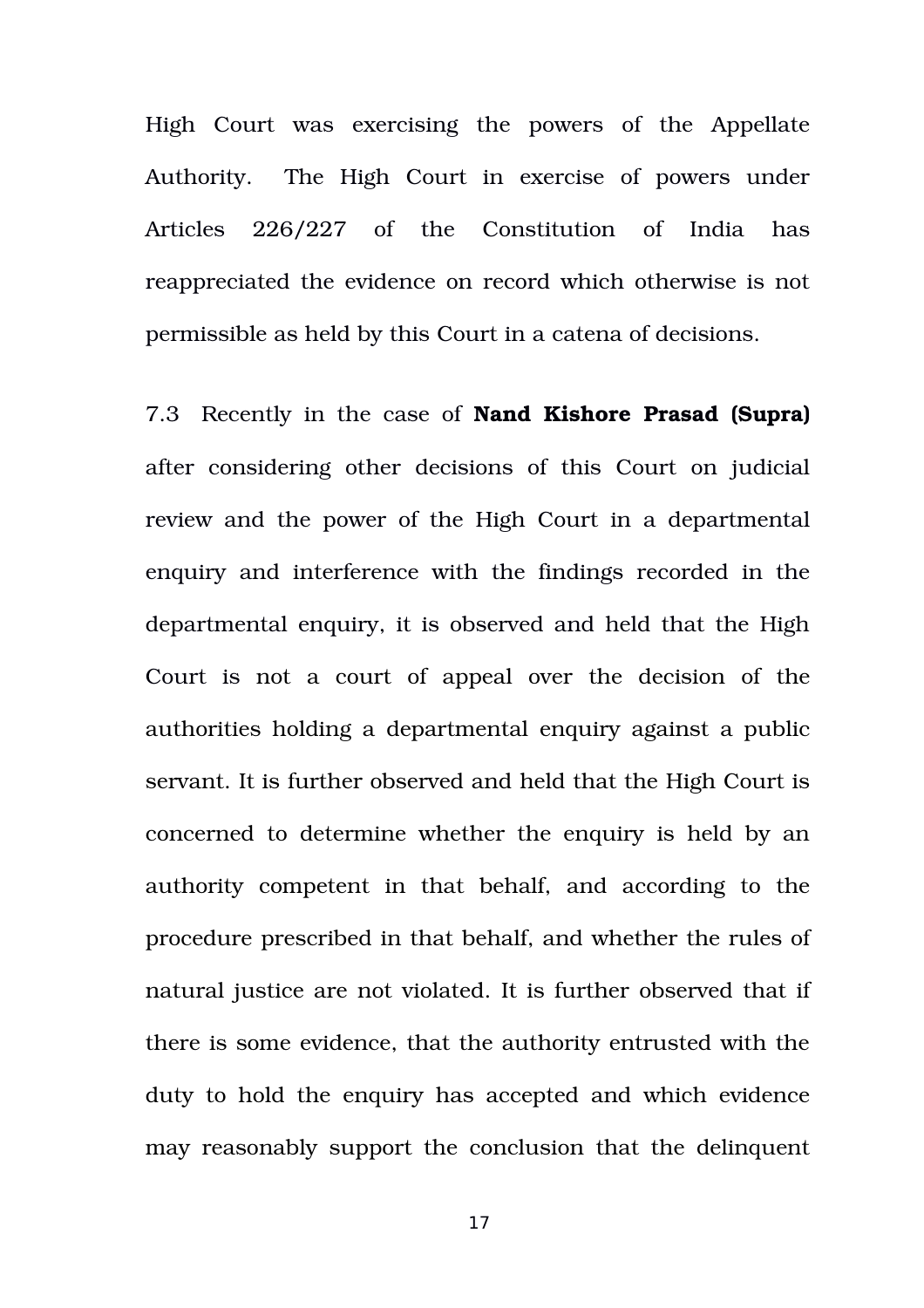officer is guilty of the charge, it is not the function of the High Court in a petition under Article 226 of the Constitution of India to review/reappreciate the evidence and to arrive at an independent finding on the evidence. In paragraphs 9 to 14, this Court had considered other decisions on the power of the High Court on judicial review on the decisions taken by the Disciplinary Authority as under:

> **"9.** In *State of A.P.* v. *S. Sree Rama Rao* [*State of A.P.* v. *S. Sree Rama Rao*, AIR 1963 SC 1723] , a threeJudge Bench of this Court has held that the High Court is not a court of appeal over the decision of the authorities holding a departmental enquiry against a public servant. It is concerned to determine whether the enquiry is held by an authority competent in that behalf, and according to the procedure prescribed in that behalf, and whether the rules of natural justice are not violated. The Court held as under : (AIR pp. 1726 27, para 7)

> "*7*. … The High Court is not constituted in a proceeding under Article 226 of the Constitution a court of appeal over the decision of the authorities holding a departmental enquiry against a public servant : it is concerned to determine whether the enquiry is held by an authority competent in that behalf, and according to the procedure prescribed in that behalf, and whether the rules of natural justice are not violated. Where there is some evidence, which the authority entrusted with the duty to hold the enquiry has accepted and which evidence may reasonably support the conclusion that the delinquent officer is guilty of the charge, it is not the function of the High Court in a petition for a writ under Article 226 to review the evidence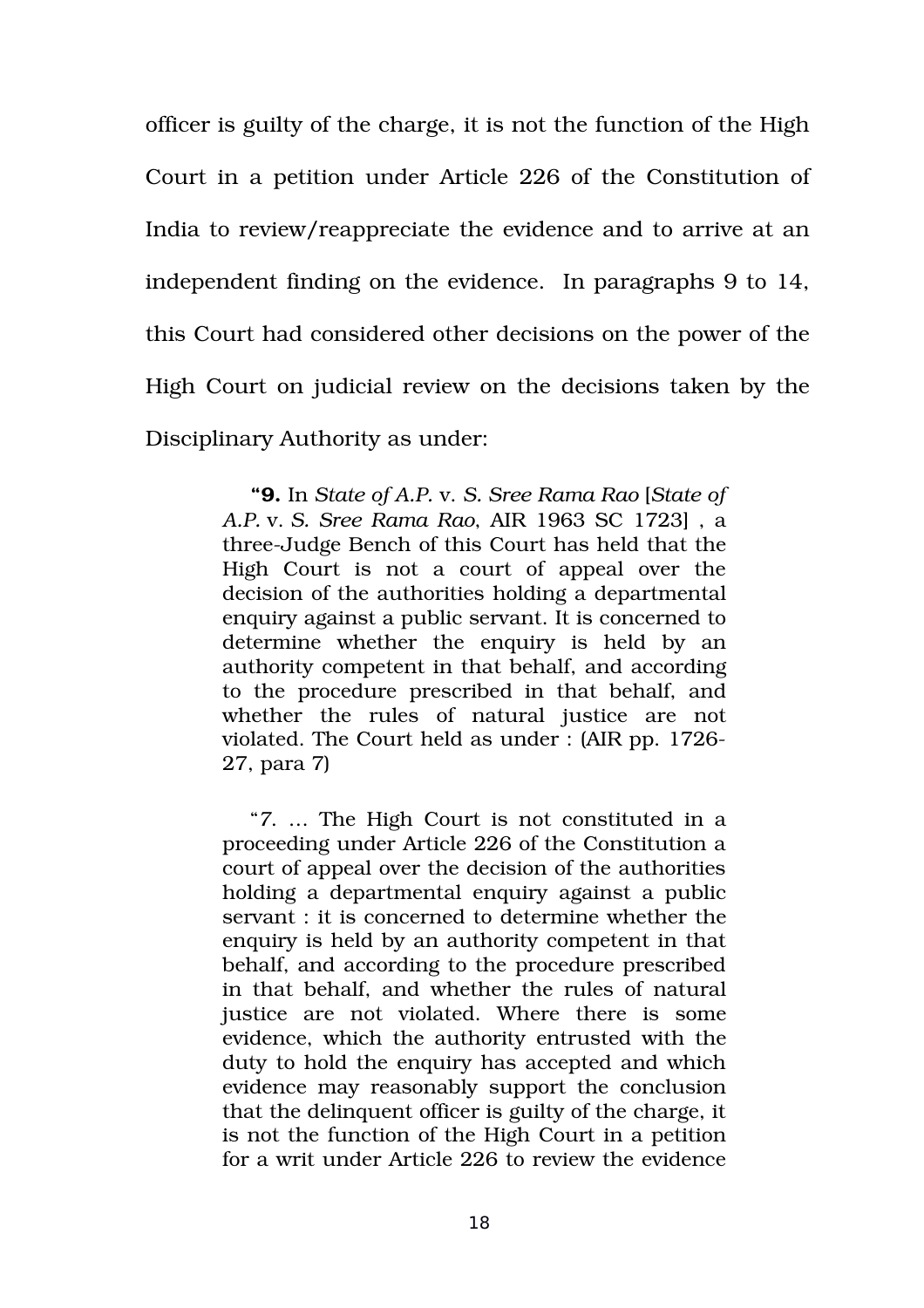and to arrive at an independent finding on the evidence."

**10.** In *B.C. Chaturvedi* v. *Union of India* [*B.C. Chaturvedi* v. *Union of India*, (1995) 6 SCC 749 : 1996 SCC (L&S) 80], again a three-Judge Bench of this Court has held that power of judicial review is not an appeal from a decision but a review of the manner in which the decision is made. Power of judicial review is meant to ensure that the individual receives fair treatment and not to ensure that the conclusion which the authority reaches is necessarily correct in the eyes of the court. The court/tribunal in its power of judicial review does not act as an appellate authority to reappreciate the evidence and to arrive at its own independent findings on the evidence. It was held as under :  $(SCC pp. 759-60, paras 12-13)$ 

"*12*. Judicial review is not an appeal from a decision but a review of the manner in which the decision is made. Power of judicial review is meant to ensure that the individual receives fair treatment and not to ensure that the conclusion which the authority reaches is necessarily correct in the eye of the court. When an inquiry is conducted on charges of misconduct by a public servant, the Court/Tribunal is concerned to determine whether the inquiry was held by a competent officer or whether rules of natural justice are complied with. Whether the findings or conclusions are based on some evidence, the authority entrusted with the power to hold inquiry has jurisdiction, power and authority to reach a finding of fact or conclusion. But that finding must be based on some evidence. Neither the technical rules of the Evidence Act nor of proof of fact or evidence as defined therein, apply to disciplinary proceeding. When the authority accepts that evidence and conclusion receives support therefrom, the disciplinary authority is entitled to hold that the delinquent officer is guilty of the charge. The Court/Tribunal in its power of judicial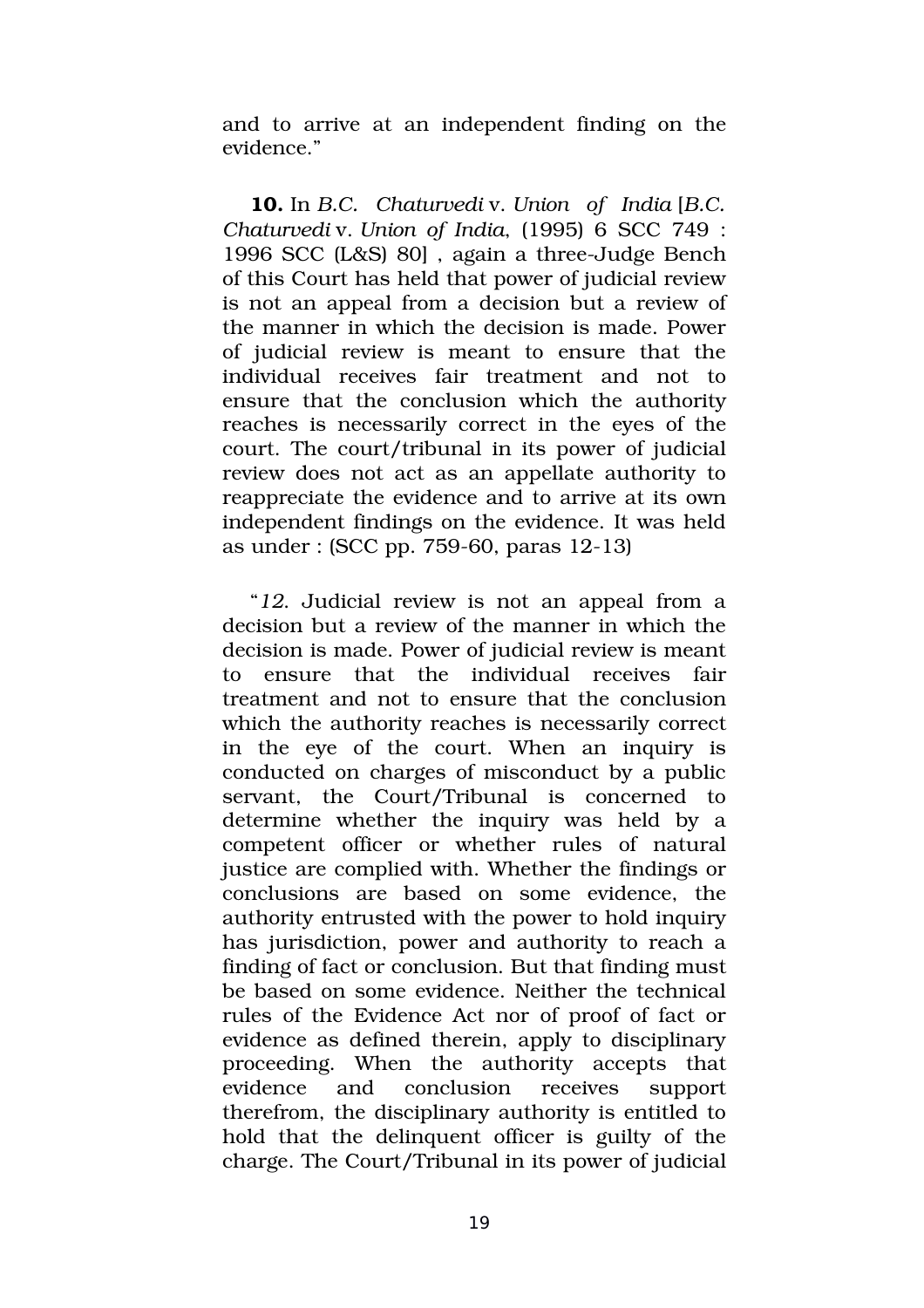review does not act as appellate authority to reappreciate the evidence and to arrive at its own independent findings on the evidence. The Court/Tribunal may interfere where the authority held the proceedings against the delinquent officer in a manner inconsistent with the rules of natural justice or in violation of statutory rules prescribing the mode of inquiry or where the conclusion or finding reached by the disciplinary authority is based on no evidence. If the conclusion or finding be such as no reasonable person would have ever reached, the Court/Tribunal may interfere with the conclusion or the finding, and mould the relief so as to make it appropriate to the facts of each case.

*13*. The disciplinary authority is the sole judge of facts. Where appeal is presented, the appellate authority has co-extensive power to reappreciate the evidence or the nature of punishment. In a disciplinary inquiry, the strict proof of legal evidence and findings on that evidence are not relevant. Adequacy of evidence or reliability of evidence cannot be permitted to be canvassed before the Court/Tribunal. In *Union of India* v. *H.C. Goel* [*Union of India* v. *H.C. Goel*, (1964) 4 SCR 718 : AIR 1964 SC 364] , this Court held at p. 728 that if the conclusion, upon consideration of the evidence reached by the disciplinary authority, is perverse or suffers from patent error on the face of the record or based on no evidence at all, a writ of certiorari could be issued."

**11.** In *High Court of Bombay* v. *Shashikant S. Patil* [*High Court of Bombay* v. *Shashikant S. Patil*, (2000) 1 SCC 416 : 2000 SCC (L&S) 144] , this Court held that interference with the decision of departmental authorities is permitted if such authority had held proceedings in violation of the principles of natural justice or in violation of statutory regulations prescribing the mode of such enquiry while exercising jurisdiction under Article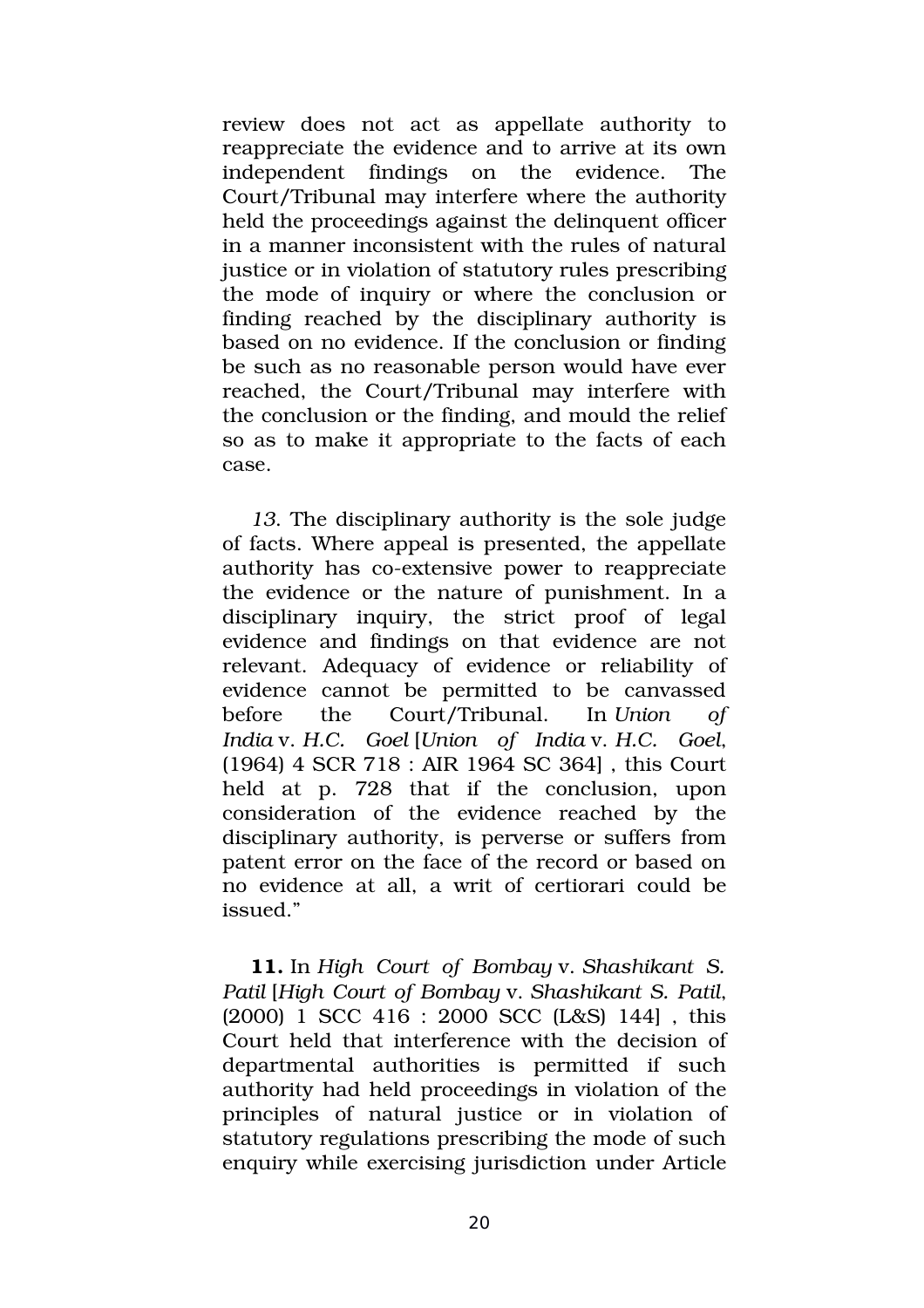226 of the Constitution. It was held as under : (SCC p. 423, para 16)

"*16*. The Division Bench [*Shashikant S. Patil* v. *High Court of Bombay*, 1998 SCC OnLine Bom 97 : (2000) 1 LLN 160] of the High Court seems to have approached the case as though it was an appeal against the order of the administrative/disciplinary authority of the High Court. Interference with the decision of departmental authorities can be permitted, while exercising jurisdiction under Article 226 of the Constitution if such authority had held proceedings in violation of the principles of natural justice or in violation of statutory regulations prescribing the mode of such enquiry or if the decision of the authority is vitiated by considerations extraneous to the evidence and merits of the case, or if the conclusion made by the authority, on the very face of it, is wholly arbitrary or capricious that no reasonable person could have arrived at such a conclusion, or grounds very similar to the above. But we cannot overlook that the departmental authority (in this case the Disciplinary Committee of the High Court) is the sole judge of the facts, if the enquiry has been properly conducted. The settled legal position is that if there is some legal evidence on which the findings can be based, then adequacy or even reliability of that evidence is not a matter for canvassing before the High Court in a writ petition filed under Article 226 of the Constitution."

**12.** In *State Bank of Bikaner & Jaipur* v. *Nemi Chand Nalwaya* [*State Bank of Bikaner & Jaipur* v. *Nemi Chand Nalwaya*, (2011) 4 SCC 584 : (2011) 1 SCC (L&S) 721] , this Court held that the courts will not act as an appellate court and reassess the evidence led in the domestic enquiry, nor interfere on the ground that another view is possible on the material on record. If the enquiry has been fairly and properly held and the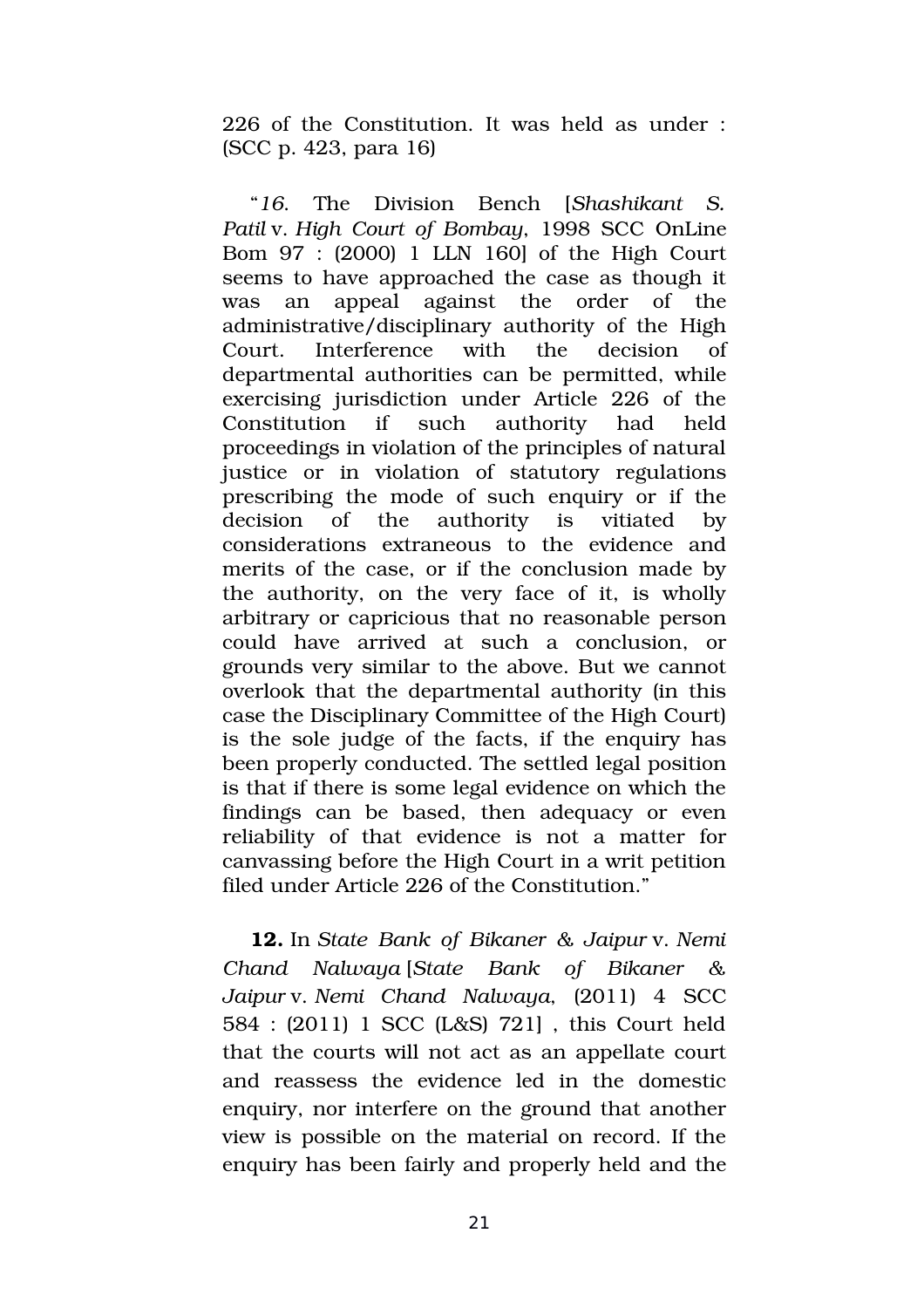findings are based on evidence, the question of adequacy of the evidence or the reliable nature of the evidence will not be ground for interfering with the findings in departmental enquiries. The Court held as under : (SCC pp. 587-88, paras  $7 \& 10$ )

"*7*. It is now well settled that the courts will not act as an appellate court and reassess the evidence led in the domestic enquiry, nor interfere on the ground that another view is possible on the material on record. If the enquiry has been fairly and properly held and the findings are based on evidence, the question of adequacy of the evidence or the reliable nature of the evidence will not be grounds for interfering with the findings in departmental enquiries. Therefore, courts will not interfere with findings of fact recorded in departmental enquiries, except where such findings are based on no evidence or where they are clearly perverse. The test to find out perversity is to see whether a tribunal acting reasonably could have arrived at such conclusion or finding, on the material on record. The courts will however interfere with the findings in disciplinary matters, if principles of natural justice or statutory regulations have been violated or if the order is found to be arbitrary, capricious, mala fide or based on extraneous considerations. (Vide *B.C. Chaturvedi* v. *Union of India* [*B.C. Chaturvedi* v. *Union of India*, (1995) 6 SCC 749 : 1996 SCC (L&S) 80] , *Union of India* v. *G. Ganayutham* [*Union of India* v. *G. Ganayutham*, (1997) 7 SCC 463 : 1997 SCC (L&S) 1806] and *Bank of India* v. *Degala Suryanarayana* [*Bank of India* v. *Degala Suryanarayana*, (1999) 5 SCC 762 : 1999 SCC (L&S) 1036] , *High Court of Bombay* v. *Shashikant S. Patil* [*High Court of*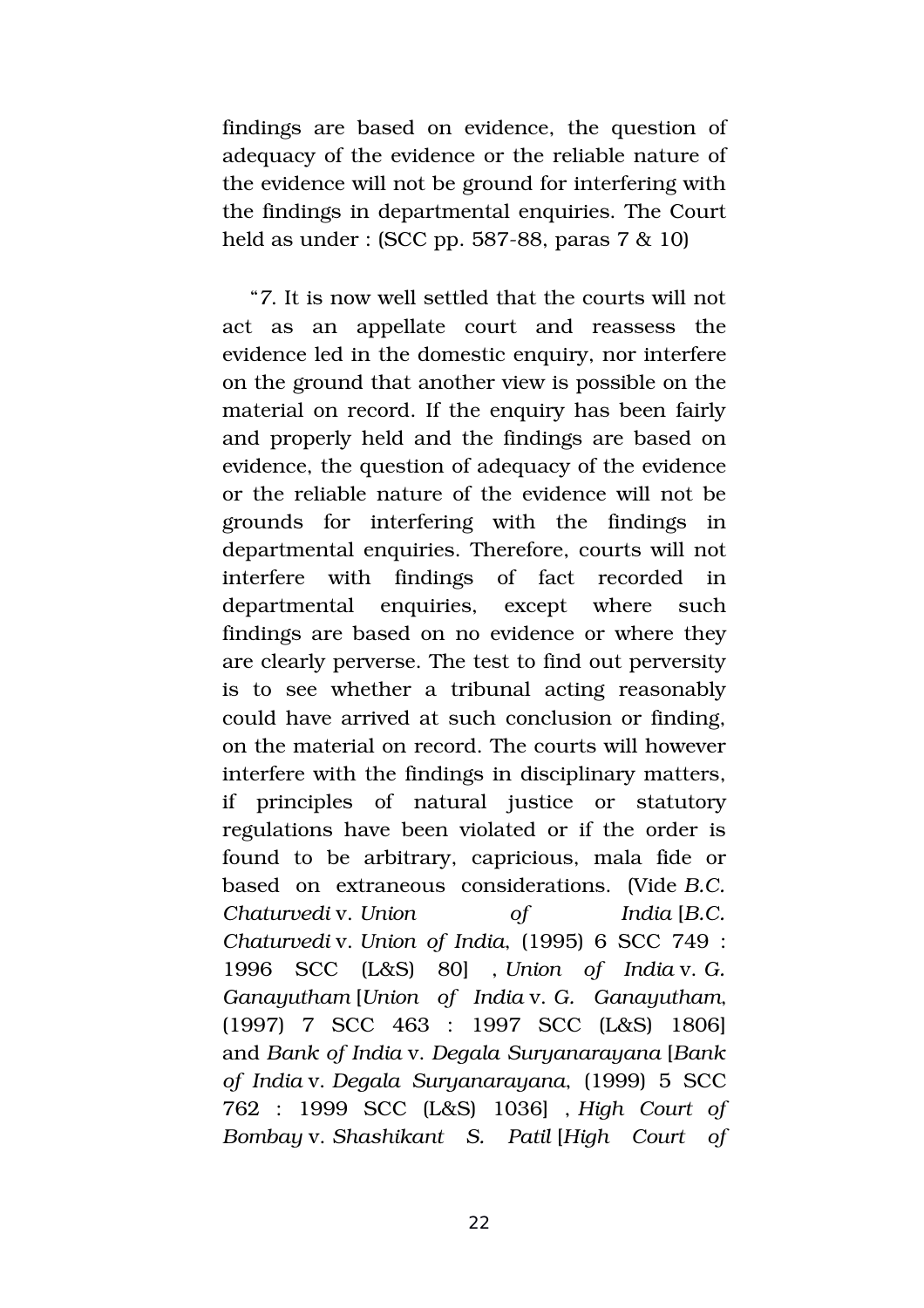*Bombay* v. *Shashikant S. Patil*, (2000) 1 SCC 416 : 2000 SCC (L&S) 144] .)

\*\*\*

10. The fact that the criminal court subsequently acquitted the respondent by giving him the benefit of doubt, will not in any way render a completed disciplinary proceeding invalid nor affect the validity of the finding of guilt or consequential punishment. The standard of proof required in criminal proceedings being different from the standard of proof required in departmental enquiries, the same charges and evidence may lead to different results in the two proceedings, that is, finding of guilt in departmental proceedings and an acquittal by giving benefit of doubt in the criminal proceedings. This is more so when the departmental proceedings are more proximate to the incident, in point of time, when compared to the criminal proceedings. The findings by the criminal court will have no effect on previously concluded domestic enquiry. An employee who allows the findings in the enquiry and the punishment by the disciplinary authority to attain finality by nonchallenge, cannot after several years, challenge the decision on the ground that subsequently, the criminal court has acquitted him."

**13.** In another judgment reported as *Union of India* v. *P. Gunasekaran* [*Union of India* v. *P. Gunasekaran*, (2015) 2 SCC 610 : (2015) 1 SCC (L&S) 554] , this Court held that while reappreciating evidence the High Court cannot act as an appellate authority in the disciplinary proceedings. The Court held the parameters as to when the High Court shall not interfere in the disciplinary proceedings : (SCC p. 617, para 13)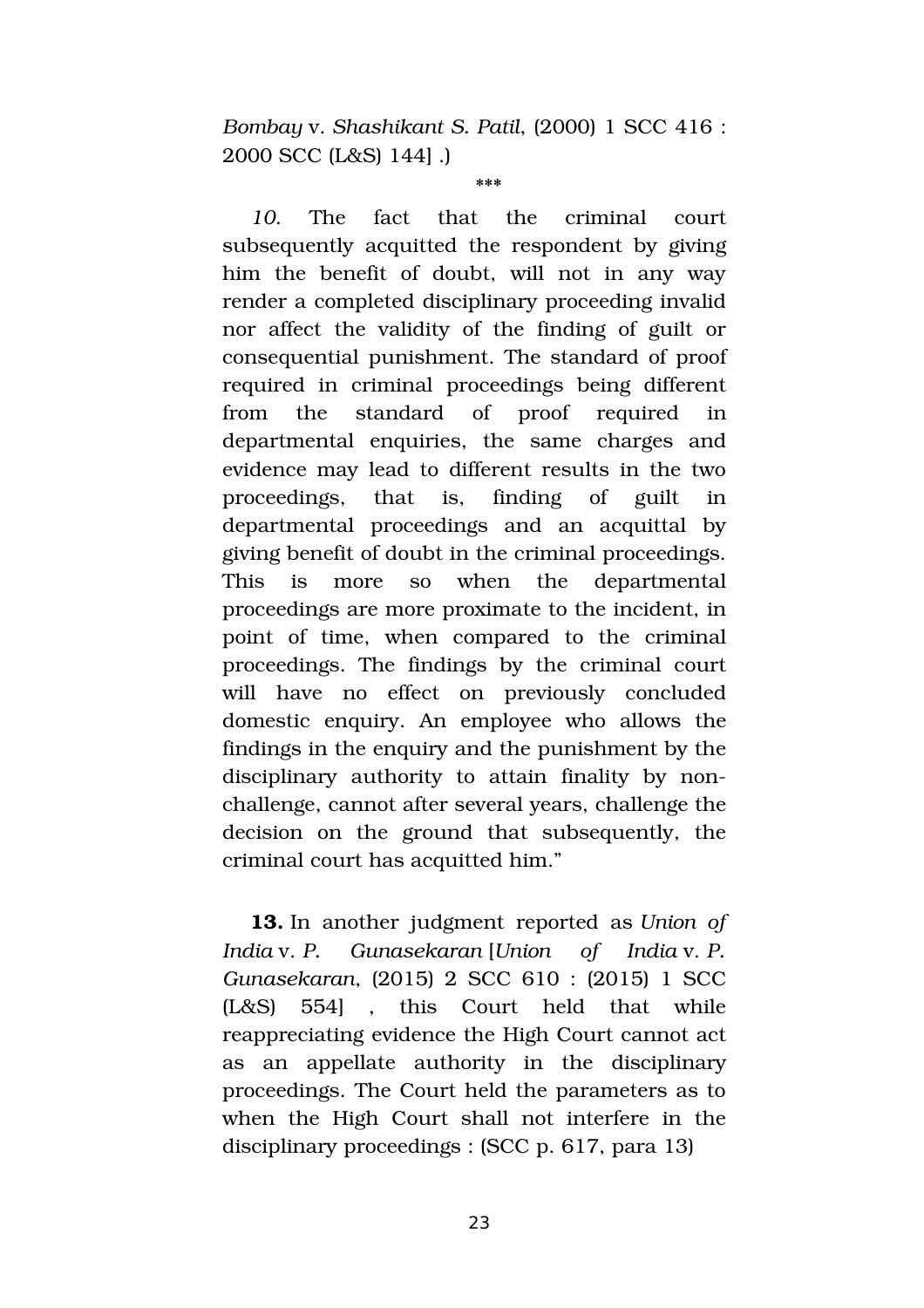"*13*. Under Articles 226/227 of the Constitution of India, the High Court shall not:

(*i*) reappreciate the evidence;

(*ii*) interfere with the conclusions in the enquiry, in case the same has been conducted in accordance with law;

(*iii*) go into the adequacy of the evidence;

(*iv*) go into the reliability of the evidence;

(*v*) interfere, if there be some legal evidence on which findings can be based.

(*vi*) correct the error of fact however grave it may appear to be;

(*vii*) go into the proportionality of punishment unless it shocks its conscience."

**14.** On the other hand the learned counsel for the respondent relies upon the judgment reported as *Allahabad Bank* v. *Krishna Narayan Tewari* [*Allahabad Bank* v. *Krishna Narayan Tewari*, (2017) 2 SCC 308 : (2017) 1 SCC (L&S) 335] , wherein this Court held that if the disciplinary authority records a finding that is not supported by any evidence whatsoever or a finding which is unreasonably arrived at, the writ court could interfere with the finding of the disciplinary proceedings. We do not find that even on touchstone of that test, the Tribunal or the High Court could interfere with the findings recorded by the disciplinary authority. It is not the case of no evidence or that the findings are perverse. The finding that the respondent is guilty of misconduct has been interfered with only on the ground that there are discrepancies in the evidence of the Department. The discrepancies in the evidence will not make it a case of no evidence. The inquiry officer has appreciated the evidence and returned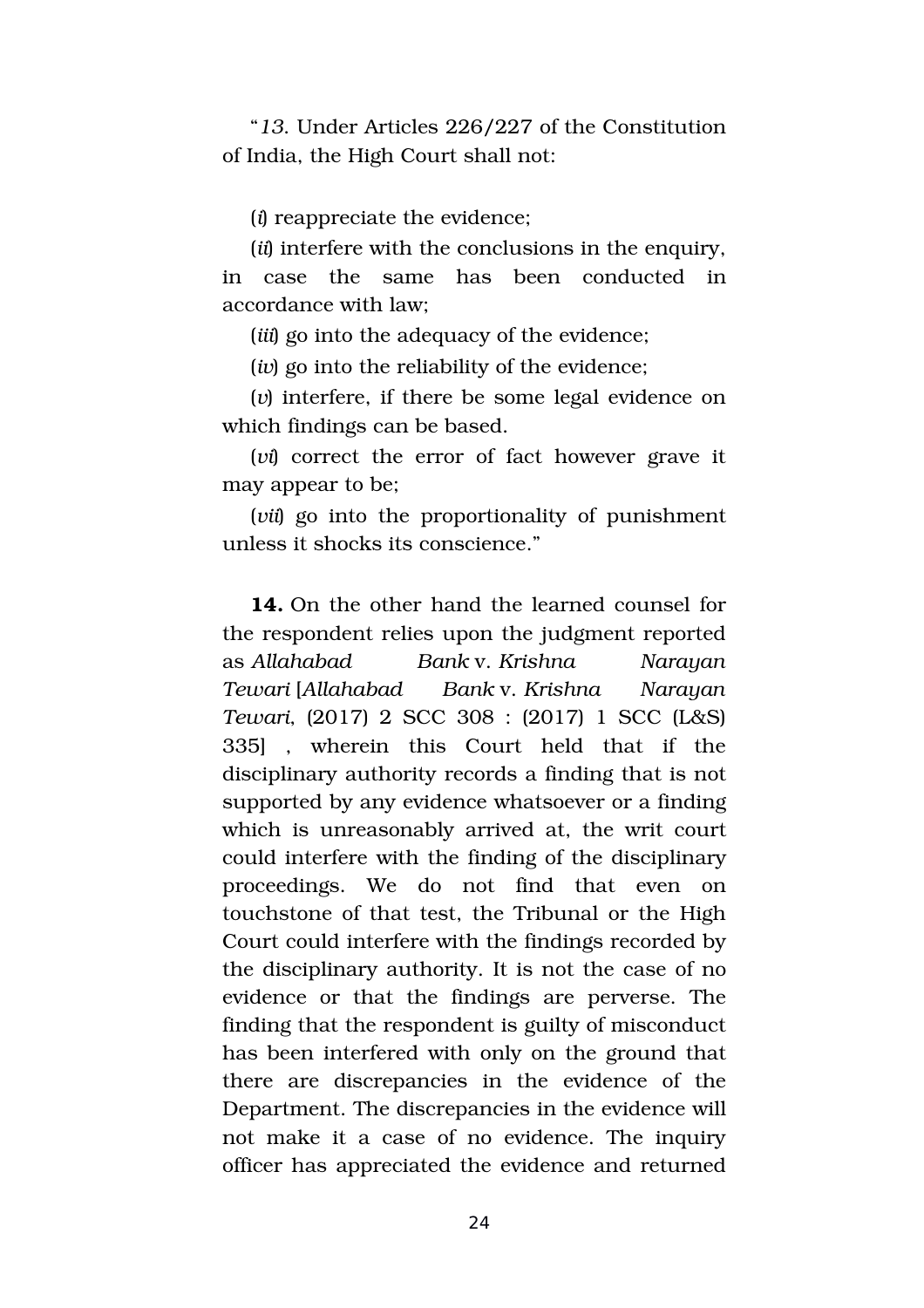a finding that the respondent is guilty of misconduct."

That thereafter this Court has observed and held in

paragraph 7, 8 and 15 as under:

**"7.** The disciplinary authority has taken into consideration the evidence led before the IO to return a finding that the charges levelled against the respondent stand proved.

**8.** We find that the interference in the order of punishment by the Tribunal as affirmed by the High Court suffers from patent error. The power of judicial review is confined to the decision-making process. The power of judicial review conferred on the constitutional court or on the Tribunal is not that of an appellate authority.

#### xxx xxx xxx

**15.** The disciplinary authority agreed with the findings of the enquiry officer and had passed an order of punishment. An appeal before the State Government was also dismissed. Once the evidence has been accepted by the departmental authority, in exercise of power of judicial review, the Tribunal or the High Court could not interfere with the findings of facts recorded by reappreciating evidence as if the courts are the appellate authority. We may notice that the said judgment has not noticed the larger Bench judgments in *S. Sree Rama Rao* [*State of A.P.* v. *S. Sree Rama Rao*, AIR 1963 SC 1723] and *B.C. Chaturvedi* [*B.C. Chaturvedi* v. *Union of India*, (1995) 6 SCC 749 : 1996 SCC (L&S) 80] as mentioned above. Therefore, the orders passed by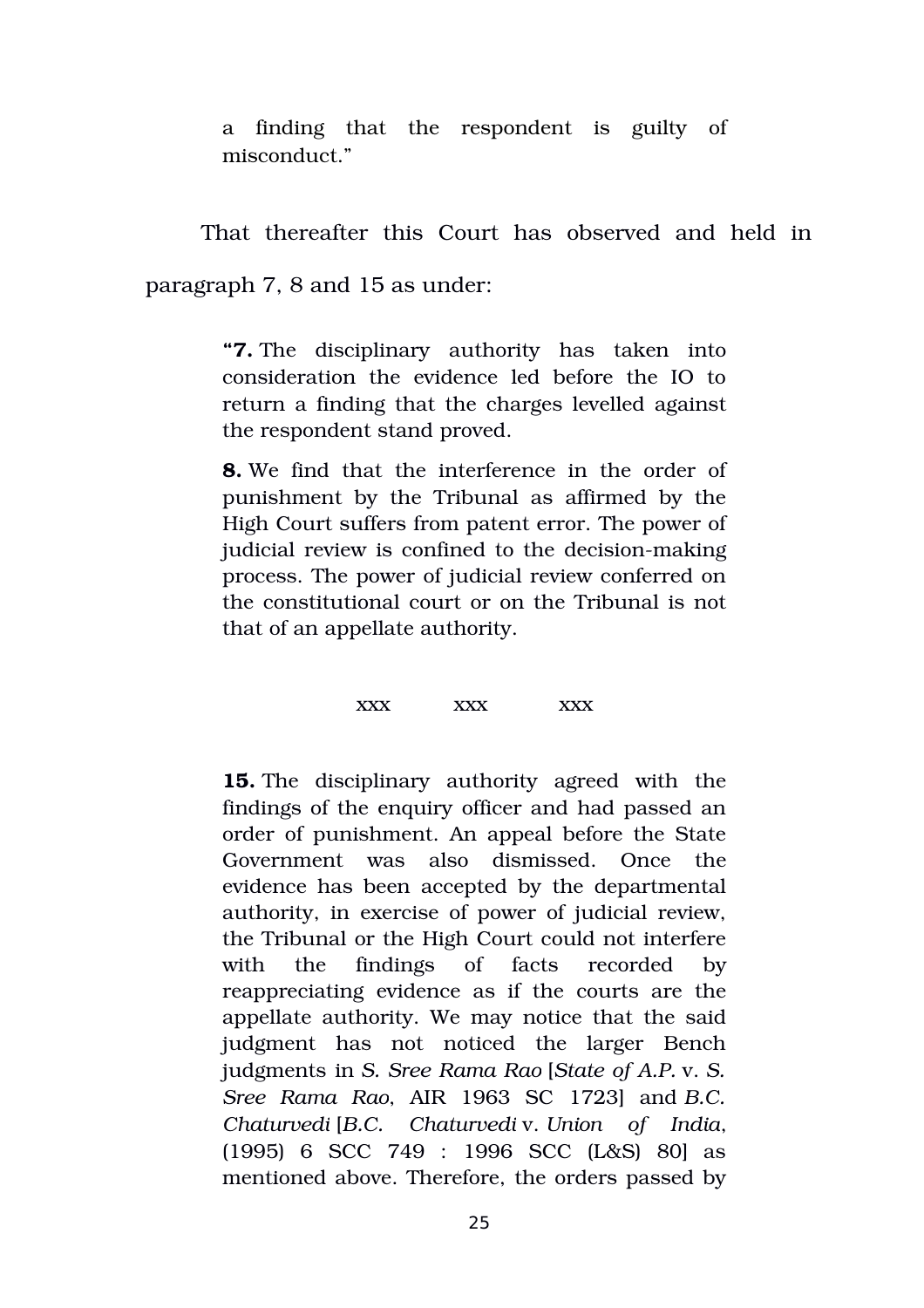the Tribunal and the High Court suffer from patent illegality and thus cannot be sustained in law."

8. Applying the law laid down by this Court in the aforesaid decisions to the facts of the case on hand, we are of the opinion that the High Court has committed a grave error in interfering with the order passed by the disciplinary authority dismissing the respondent – delinquent officer from service. The High Court has erred in reappreciating the entire evidence on record and thereafter interfering with the findings of fact recorded by the Enquiry Officer and accepted by the disciplinary authority. By interfering with the findings recorded by the Enquiry Officer which as such were on appreciation of evidence on record, the order passed by the High Court suffers from patent illegality. From the findings recorded by the Enquiry Officer recorded hereinabove, it cannot be said that there was no evidence at all which may reasonably support the conclusion that the Delinquent officer is guilty of the charge.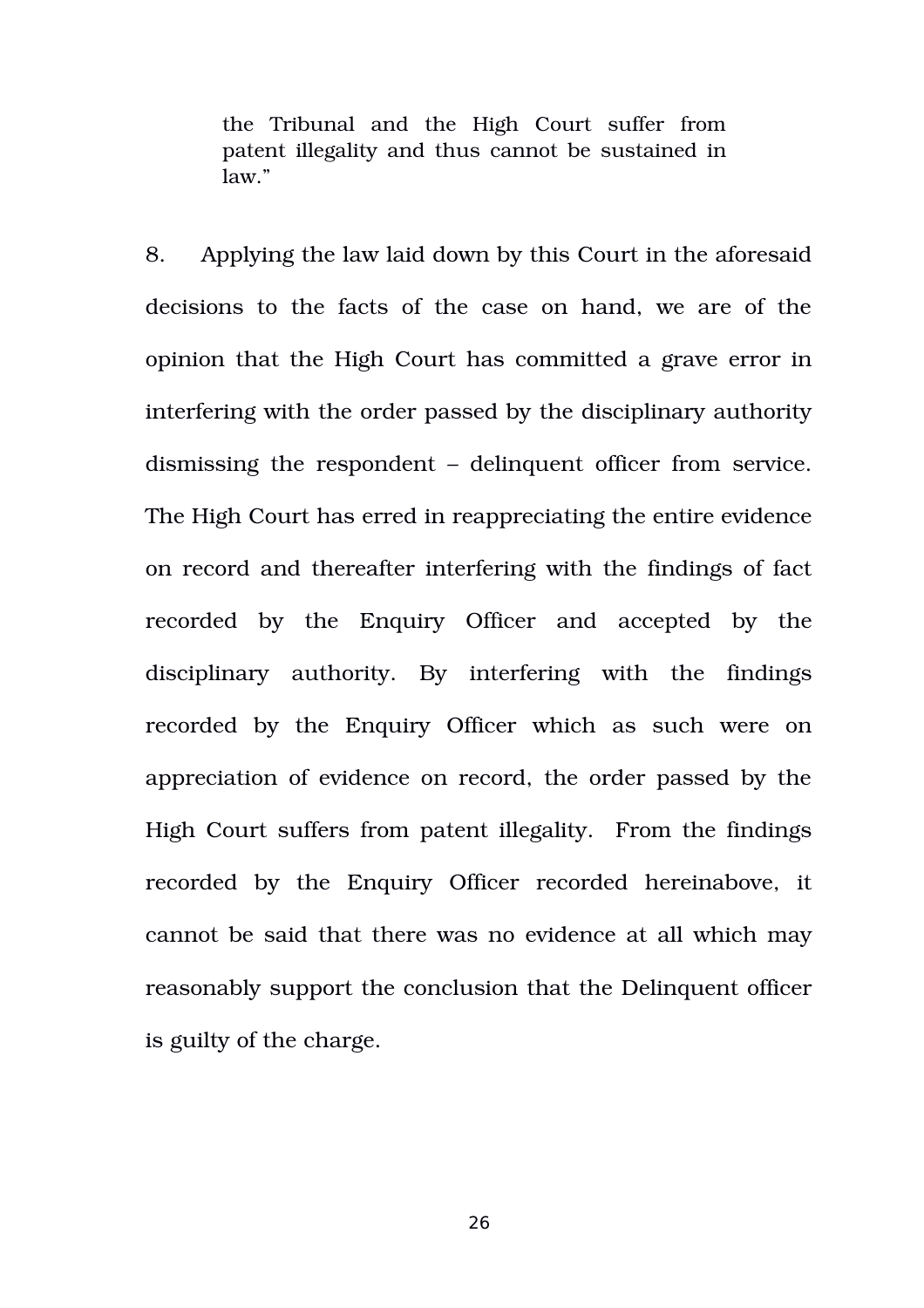9. Now so far as the submission on behalf of the respondent – delinquent officer that as he has been acquitted in a criminal court and therefore, he cannot be held guilty in a disciplinary proceeding is concerned, the aforesaid has no substance. From the judgment and order passed by the criminal court it appears that he has been given the benefit of doubt. Even otherwise the standard of proof which is required in a criminal case and that of the disciplinary proceedings is different. The fact that the criminal court acquitted the respondent by giving him the benefit of doubt, will not in any way render a completed disciplinary proceeding invalid nor affect the validity of the finding of guilt or consequential punishment. As held by this Court in a catena of decisions the standard of proof required in criminal proceedings being different from the standard of proof required in departmental enquiries, the same charges and evidence may lead to different results in the two proceedings, that is, finding of guilt in departmental proceedings and an acquittal by giving benefit of doubt in the criminal proceedings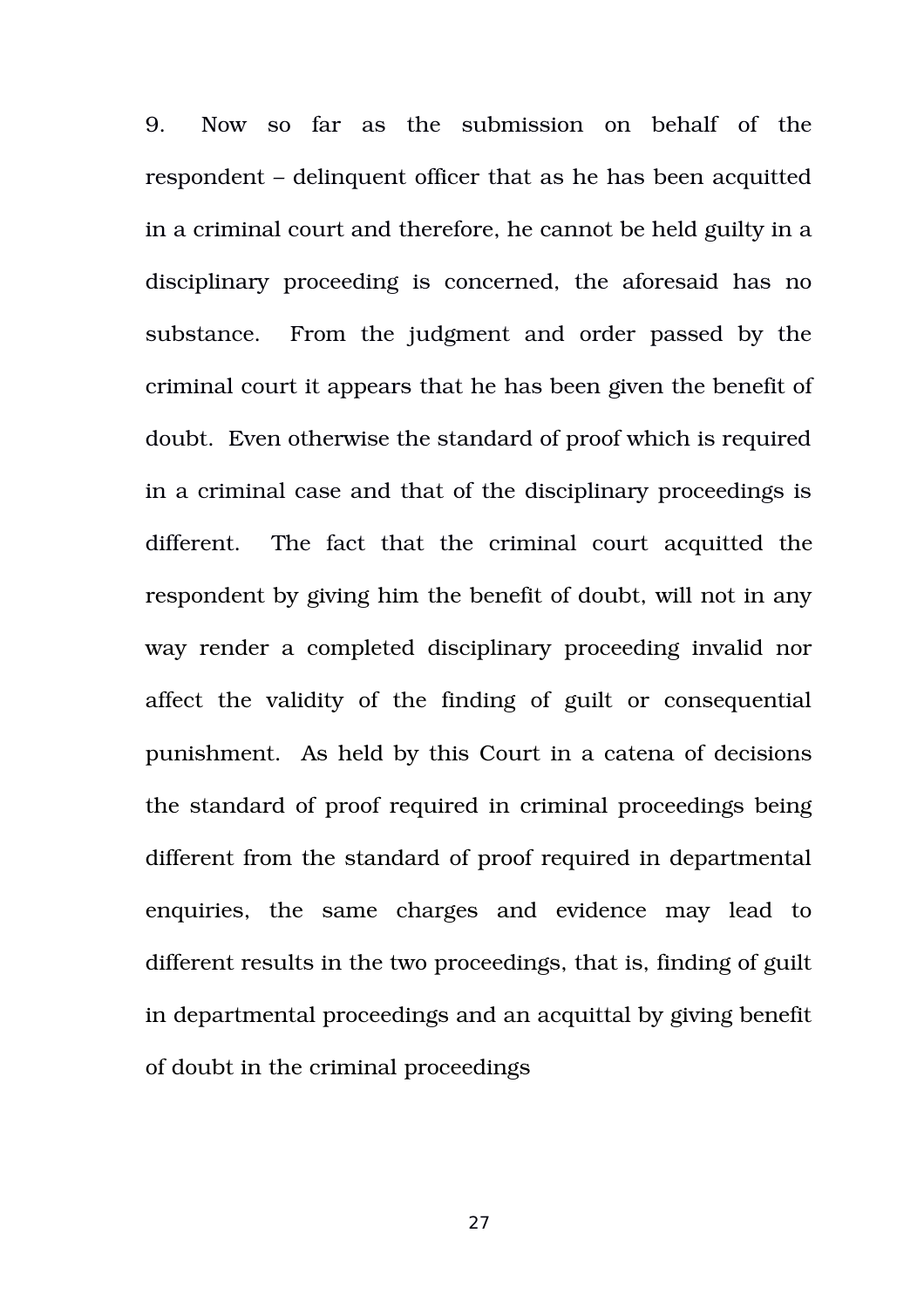10. Now the next question which is posed for consideration is whether in the facts and circumstances of the case the appointing authority was iustified in dismissing the delinquent officer from service is concerned looking to the seriousness of the charge proved of misappropriating the sum of Rs.10 lakhs and not depositing the same with the Bank, it cannot be said that the order of dismissal can be said to be disproportionate to the charge and misconduct held to be proved. At this stage even the modus operandi adopted by the delinquent officer also deserves the consideration. As per the evidence on record, he went along with the false and fabricated document dated 06.08.1996 along with another person and he introduced that person as a new cashier and he ensured that the voucher was not signed by him but singed by the other person who was introduced by him as a new cashier. Therefore, he saw to it that there is no evidence on record that he actually received the money. This shows the criminal mind/conduct on the part of the delinquent officer. Therefore, in the facts and circumstances of the case it cannot be said that the disciplinary authority/competent